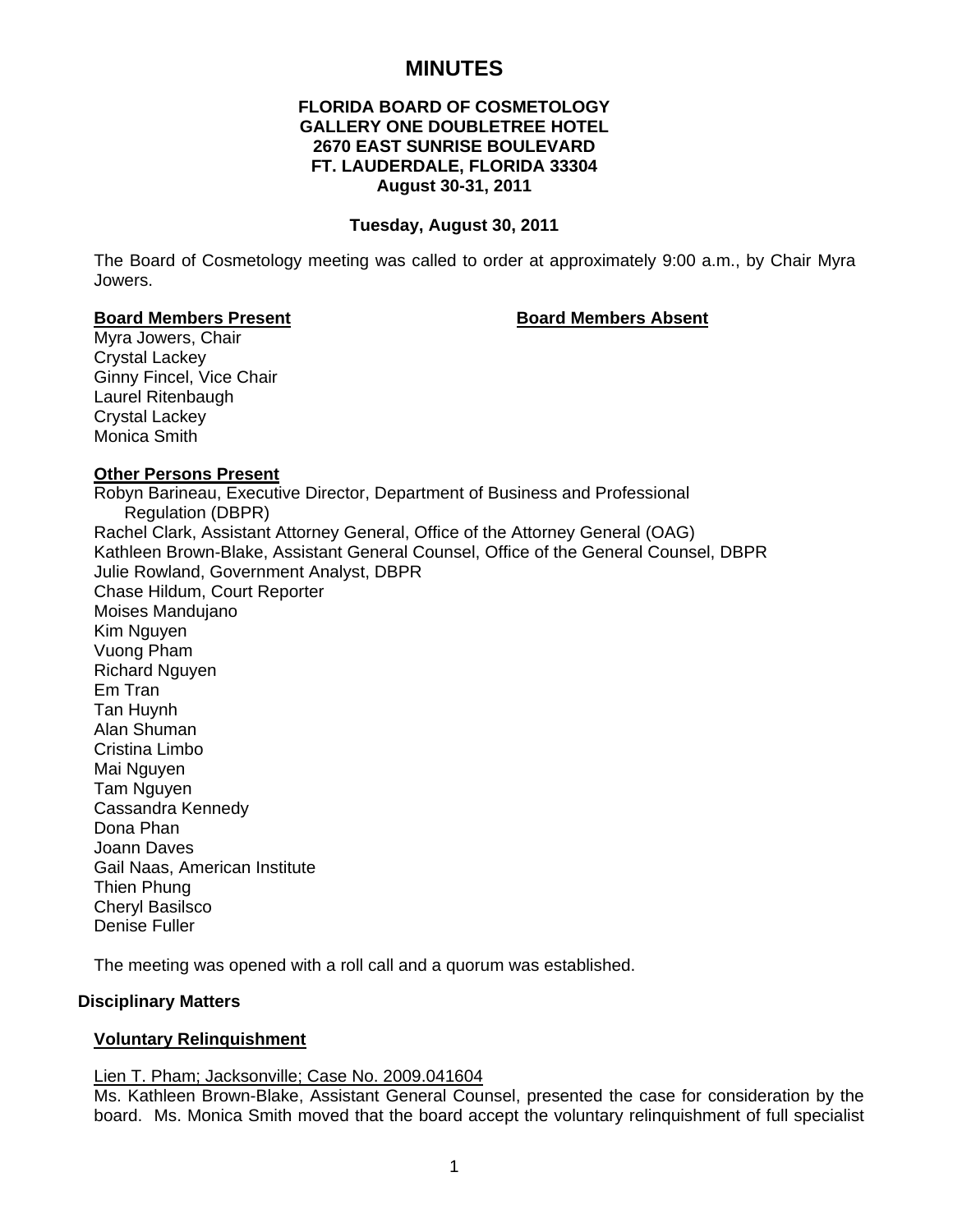license FS871833 as resolution of this case. Ms. Laurel Ritenbaugh seconded the motion and the motion passed unanimously.

# **Reconsideration of Final Order**

# Linh Thuy Vo Nguyen; West Palm Beach; Case No. 2009.033418

Mr. Nguyen was not present for the meeting. Ms. Brown-Blake informed the board that this case was presented at the April 18, 2011, meeting. Ms. Brown-Blake recommended that the board vacate the final order that was filed on May 13, 2011, imposing a fine of \$800 and costs of \$145.03. Ms. Crystal Lackey moved to vacate the final order based on this case being resolved. Ms. Ritenbaugh seconded the motion and the motion passed unanimously.

## Snip Its Haircuts for Kids; Wellington; Case No. 2008.050175

Mr. Alan Shuman and Ms. Cristina Limbo were present for the meeting and were sworn in by Mr. Chase Hildum, Court Reporter. Ms. Brown-Blake informed the board that the case was presented at the January 24, 2011, meeting. Ms. Brown-Blake recommended that the board vacate the final order that was filed on February 24, 2011, imposing a fine of \$500 and costs of \$344.42. Ms. Ritenbaugh moved to vacate the final order as the cosmetology salon is now closed. Vice Chair Ginny Fincel seconded the motion and the motion passed unanimously.

# **Informal Hearings**

Ms. Brown-Blake presented the following cases for consideration by the board. The board found that the Respondent was properly served with the Administrative Complaint, that there was competent and substantial evidence to support the allegations as set forth in the Administrative Complaint and adopts them as the findings of fact and conclusions of the law of the board and imposed the penalties shown below:

# Jermaine Alston; Orlando; Case No. 2010.027827

Mr. Alston was not present for the meeting. Ms. Lackey moved that the board impose a fine of \$500 and costs of \$134.52, plus suspension against cosmetology license CL1167946 until all fines and costs are paid. Ms. Ritenbaugh seconded the motion and the motion passed unanimously.

#### Anna's Nails & Spa; Orlando; Case No. 2010.024615

Mr. Loc Nguyen and Ms. Mai Nguyen were present for the meeting and were sworn in by the Court Reporter. Ms. Ritenbaugh moved that the board impose a fine of \$500 and costs of \$152.49, to be paid over a period of six months, with the first payment of \$152.49 due within 30 days of the final order and five monthly payments of \$100 each. Ms. Smith seconded the motion and the motion passed unanimously.

# Tiburcio Attagracia; Orlando; Case No. 2010.023628

Mr. Attagracia was not present for the meeting. Vice Chair Fincel moved that the board impose a fine of \$500 and costs of \$147.89, to be paid over a period of six months, with the first payment of \$147.89 due within 30 days of the final order and five monthly payments of \$100 each. Ms. Ritenbaugh seconded the motion and the motion passed unanimously.

#### 5 Star Hair Salon; Orlando; Case No. 2010.025072

The Respondent was not present for the meeting. Ms. Ritenbaugh moved that the board impose a fine of \$500 and costs of \$179.10, plus six months suspension against cosmetology salon license CE9973545. Vice Chair Fincel seconded the motion and the motion passed unanimously.

## Diva Nail; Callaway; Case No. 2010.037112

The Respondent was not present for the meeting. Ms. Ritenbaugh moved that the board impose a fine of \$400 and costs of \$61.34, re-inspection in six months, plus six months stayed suspension against cosmetology salon license CE9956968. In the event the Respondent fails to comply with the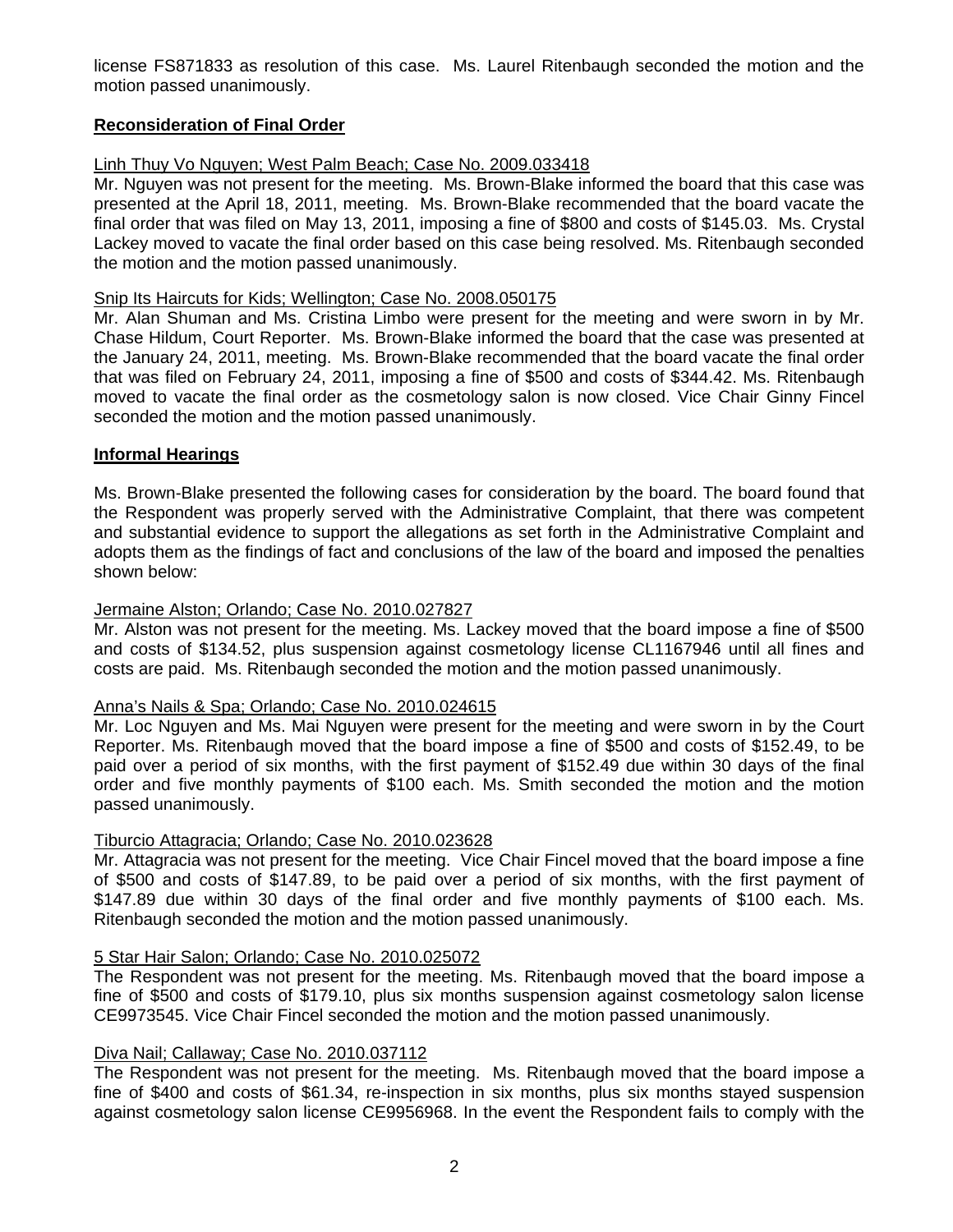terms of the final order, the stay shall be lifted and the cosmetology salon license will be suspended. Ms. Ritenbaugh seconded the motion and the motion passed unanimously

# Envy Nail Spa; Panama City; Case No. 2010.039428

The Respondent was not present for the meeting. Ms. Smith moved that the board impose a fine of \$500 and costs of \$34.57, to be paid over a period of six months, with the first payment of \$34.57 due within 30 days of the final order and five monthly payments of \$100 each. Ms. Ritenbaugh seconded the motion and the motion passed unanimously.

## Final Touch; Cocoa; Case No. 2010.034643

Ms. Brown-Blake requested that this case be pulled from the agenda.

## Forest Nails; Silver Springs; Case No. 2010.048497

The Respondent was not present for the meeting. Ms. Smith moved that the board impose a fine of \$500 and costs of \$157.63, to be paid over a period of six months, with the first payment of \$157.63 due within 30 days of the final order and five monthly payments of \$100 each. Ms. Ritenbaugh seconded the motion and the motion passed unanimously.

#### Melissa Gomes; Homestead; Case No. 2010.026627

Ms. Gomes was not present for the meeting. Ms. Lackey moved that the board impose a fine of \$250 and costs of \$263.16, plus revocation of full specialist license FS871615. Ms. Ritenbaugh seconded the motion and the motion passed unanimously.

#### Kenneth Grondin; Ft. Myers; Case No. 2010.036825

Ms. Brown-Blake requested that this case be pulled from the agenda.

# Head Over Heels Salon, LLC.; Pensacola; Case No. 2010.039408

The Respondent was not present for the meeting. Ms. Smith moved that the board impose a fine of \$500 and costs of \$64.80, to be paid over a period of six months, with the first payment of \$64.80 due within 30 days of the final order and five monthly payments of \$100 each. Ms. Ritenbaugh seconded the motion and the motion passed unanimously.

# Sang Hoang and Red Nails; Lake City; Case Nos. 2009.061196 and 2010.000306

The Respondent was not present for the meeting. Ms. Ritenbaugh moved that the board impose a fine of \$500 and costs of \$176.24. Ms. Lackey seconded the motion and the motion passed unanimously.

# Cassandra Kennedy; Tampa; Case No. 2009.034253

Ms. Kennedy and Ms. Joann Daves were present for the meeting and were sworn in by the Court Reporter. Ms. Ritenbaugh recused herself from voting on this matter. Vice Chair Fincel moved to dismiss the case. Ms. Lackey seconded the motion and the motion passed unanimously.

#### Kim Nails; Orlando; Case No. 2010.025055

Ms. Hoang Nguyen was present for the meeting and was sworn in by the Court Reporter. Ms. Smith moved that the board impose a fine of \$500 and costs of \$464.14. Ms. Lackey seconded the motion and the motion passed unanimously.

#### Lily Nails; Vero Beach; Case No. 2009.058001

The Respondent was not present for the meeting. Ms. Lackey moved that the board impose a fine of \$700 and costs of \$113.66, to be paid over a period of six months, with the first payment of \$113.66 due within 30 days of the final order and five monthly payments of \$140 each, re-inspection within six months, plus six months stayed suspension against cosmetology salon license CE9980000. In the event the Respondent fails to comply with the terms of the final order, the stay shall be lifted and the cosmetology salon license will be suspended. Vice Chair Fincel seconded the motion and the motion passed unanimously.

#### Cristina Limbo; West Palm Beach; Case No. 2009.055355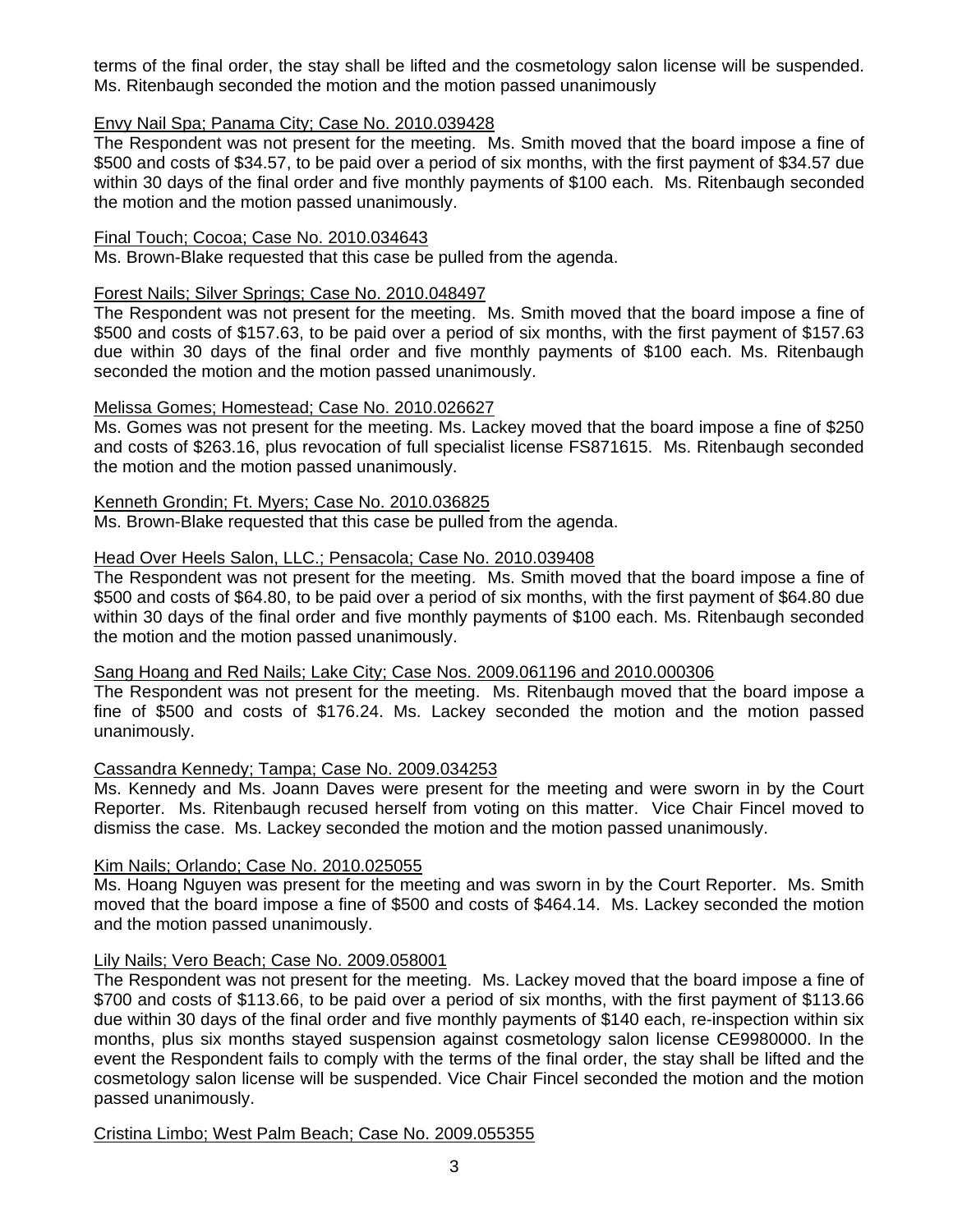Ms. Limbo was present for the meeting and was sworn in by the Court Reporter. Ms. Ritenbaugh moved that the board impose costs of \$130.33 only. Ms. Lackey seconded the motion and the motion passed unanimously.

# Linda Bridges Hair & Nail; Orlando; Case No. 2010.025256

The Respondent was not present for the meeting. Ms. Lackey moved that the board impose a fine of \$1,000 and costs of \$284.35, plus revocation of cosmetology salon license CE77856. Vice Chair Fincel seconded the motion and the motion passed unanimously.

## Naznin Madhubi; Land O'Lakes; Case No. 2010.034923

Mr. Madhubi was not present for the meeting. Ms. Lackey moved that the board impose a fine of \$500 and costs of \$48.29, plus suspension of full specialist license FS871254 until all fines and costs are paid. Ms. Smith seconded the motion and the motion passed unanimously.

# Moises Mandujano; Sarasota; Case No. 2010.029458

Mr. Mandujano was present for the meeting and was sworn in by the Court Reporter. Ms. Lackey moved that the board impose a fine of \$500 and costs of \$50.75 to be paid over a period of six months, with the first payment of \$50.75 due within 30 days of the final order and five monthly payments of \$100 each. Ms. Smith seconded the motion and the motion passed unanimously.

# Nail Country and Khoa Huan Nguyen; Tallahassee; Case Nos. 2010.010071 and 2010.012228

The Respondent was not present for the meeting. Ms. Smith moved that the board impose a fine of \$500 and costs of \$126.59, to be paid over a period of six months, with the first payment of \$126.59 due within 30 days of the final order and five monthly payments of \$100 each. Ms. Ritenbaugh seconded the motion and the motion passed unanimously.

# Nail Depot; Jacksonville; Case No. 2010.020592

The Respondent was not present for the meeting. Vice Chair Fincel moved that the board impose a fine of \$500 and costs of \$128.81, to be paid over a period of six months, with the first payment of \$128.81 due within 30 days of the final order and five monthly payments of \$100 each, re-inspection within six months, plus six months stayed suspension against cosmetology salon license CE9977859. In the event the Respondent fails to comply with the terms of the final order, the stay shall be lifted and the cosmetology salon license will be suspended. Ms. Ritenbaugh seconded the motion and the motion passed unanimously.

# Nail Expo II; West Palm Beach; Case No. 2010.027487

The Respondent was not present for the meeting. Ms. Smith moved that the board impose a fine of \$500 and costs of \$116.27, to be paid over a period of six months, with the first payment of \$116.27 due within 30 days of the final order and five monthly payments of \$100 each, re-inspection within six months, plus six months stayed suspension against cosmetology salon license CE86117. In the event the Respondent fails to comply with the terms of the final order, the stay shall be lifted and the cosmetology salon license will be suspended. Vice Chair Fincel seconded the motion and the motion passed unanimously.

Nails & Beyond and Hien Nguyen; The Villages; Case Nos. 2010.054068 and 2010.060377 Ms. Brown-Blake requested that this case be pulled from the agenda.

# Tuan Duc Ngo; Miami; Case No. 2010.013672

Mr. Ngo was not present for the meeting. Ms. Lackey moved that the board impose a fine of \$500 and costs of \$90.13, plus revocation of nail specialist license FV0583643. Ms. Smith seconded the motion and the motion passed unanimously.

#### Glamourous Nails and Anh Tuyet Nguyen; Gainesville; Case Nos. 2010.054073 and 2010.060382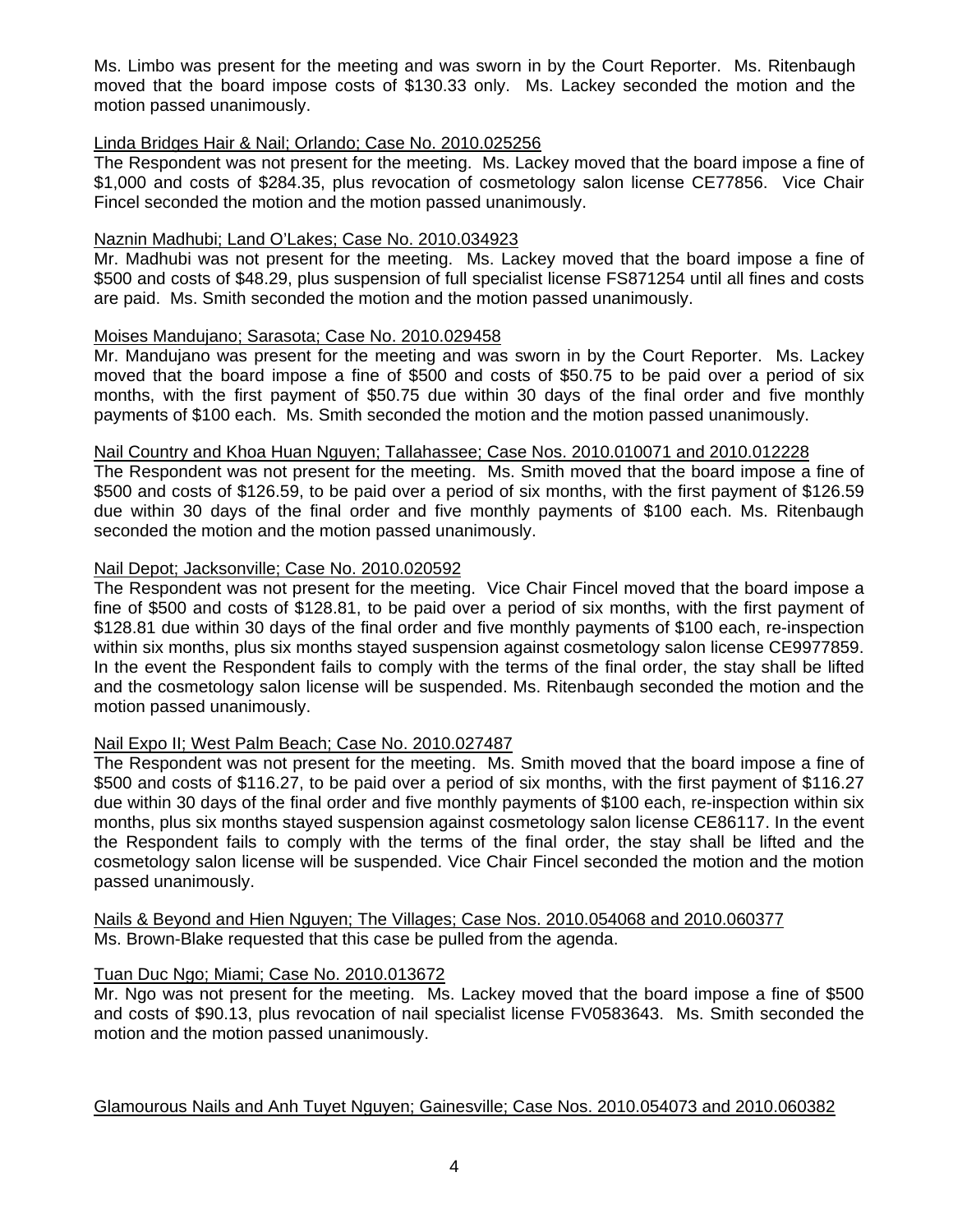The Respondent was not present for the meeting. Ms. Smith moved that the board impose a fine of \$500 and costs of \$187.61, to be paid over a period of six months, with the first payment of \$187.61 due within 30 days of the final order and five monthly payments of \$100 each. Ms. Ritenbaugh seconded the motion and the motion passed unanimously.

# Ung Nguyen; Pinellas Park; Case No. 2010.016784

Mr. Nguyen was not present for the meeting. Vice Chair Fincel moved that the board impose a fine of \$500 and costs of \$107.80, to be paid over a period of six months, with the first payment of \$107.80 due within 30 days of the final order and five monthly payments of \$100 each. Ms. Smith seconded the motion and the motion passed unanimously.

# Jason Von Nieda; Daytona Beach; Case No. 2011.003652

Ms. Brown-Blake requested that this case be pulled from the agenda.

# PGA Nails; Palm Beach Gardens; Case No. 2010.019144

The Respondent was not present for the meeting. Ms. Smith moved that the board impose a fine of \$1,250 and costs of \$114.77, to be paid over a period of six months, with the first payment of \$114.77 due within 30 days of the final order and five monthly payments of \$250 each, re-inspection within six months, plus six months stayed suspension against cosmetology salon license CE9954295. In the event the Respondent fails to comply with the terms of the final order, the stay shall be lifted and the cosmetology salon license will be suspended. Ms. Ritenbaugh seconded the motion and the motion passed unanimously.

# Pink & White Nails; Holiday; Case No. 2009.062682

The Respondent was not present for the meeting. Ms. Smith moved that the board impose a fine of \$500 and costs of \$204.92, to be paid over a period of six months, with the first payment of \$204.92 due within 30 days of the final order and five monthly payments of \$100 each. Vice Chair Fincel seconded the motion and the motion passed unanimously.

#### Port Saint Lucie Nails; Port St. Lucie; Case No. 2010.013348

Ms. Dona Phan was present for the meeting and was sworn in by the Court Reporter. Vice Chair Fincel moved that the board impose a fine of \$850 and costs of \$111.05, to be paid over a period of six months, with the first payment of \$111.05 due within 30 days of the final order and five monthly payments of \$250 each, re-inspection within six months. Ms. Ritenbaugh seconded the motion and the motion passed unanimously.

#### Minata Reddick; Jacksonville; Case No. 2010.000921

Ms. Reddick was not present for the meeting. Ms. Ritenbaugh moved that the board impose a fine of \$500 and costs of \$88.77, plus revocation of hair braider registration HB3459. Ms. Smith seconded the motion and the motion passed unanimously.

#### Silver Nails; Destin; Case No. 2010.039425

The Respondent was not present for the meeting. Ms. Smith moved that the board impose a fine of \$500 and costs of \$64.80, to be paid over a period of six months, with the first payment of \$64.80 due within 30 days of the final order and five monthly payments of \$100 each. Ms. Ritenbaugh seconded the motion and the motion passed unanimously.

# Snip-Its Haircuts; West Pam Beach; Case No. 2009.055500

Mr. Shuman and Ms. Limbo were present for the meeting and were sworn in by the Court Reporter. Vice Chair Fincel moved that the board impose a fine of \$500 and costs of \$106.55, to be paid over a period of six months, with the first payment of \$106.55 due within 30 days of the final order and five monthly payments of \$100 each. Ms. Smith seconded the motion and the motion passed unanimously.

#### Star Nails; Tallahassee; Case No. 2010.019987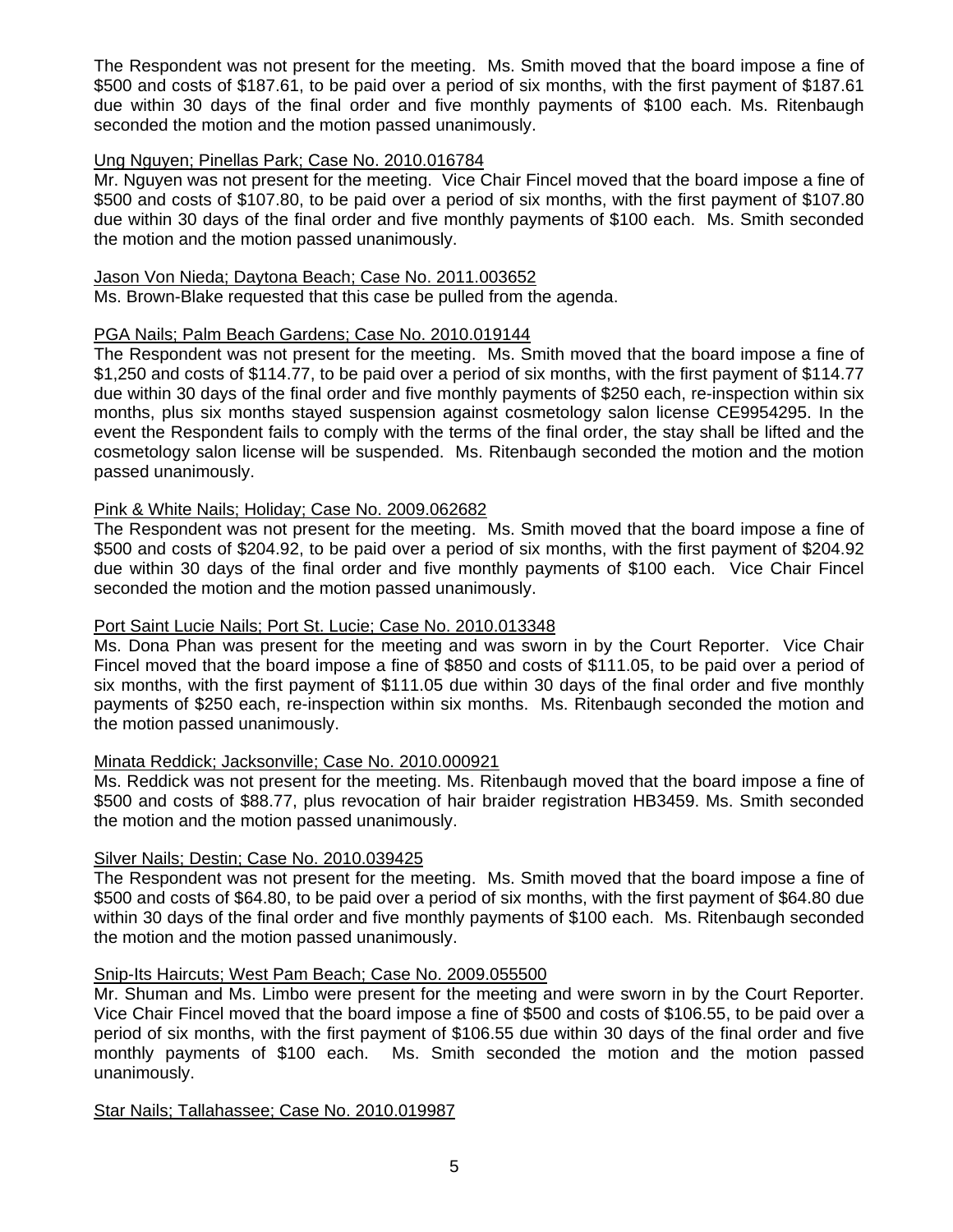The Respondent was not present for the meeting. Ms. Smith moved that the board impose a fine of \$350 and costs of \$121.51, to be paid over a period of six months, with the first payment of \$121.51 due within 30 days of the final order and five monthly payments of \$70 each, re-inspection within six months. Ms. Ritenbaugh seconded the motion and the motion passed unanimously.

# Top 10 Nails and Tam Thi Nguyen; Jacksonville; Case Nos. 2009.050137 and 2009.055713

Ms. Phuoc Chau and Mr. Tam Nguyen were present for the meeting and were sworn in by the Court Reporter. Ms. Lackey moved that the board impose a fine of \$500 and costs of \$142.92, to be paid over a period of six months, with the first payment of \$142.92 due within 30 days of the final order and five monthly payments of \$100 each. Ms. Smith seconded the motion and the motion passed unanimously.

# Huong T. Tran and Orange Park Nails; Orange Park; Case Nos. 2010.001911 and 2009.061173

The Respondent was not present for the meeting. Ms. Lackey moved that the board impose a fine of \$500 and costs of \$162.98, to be paid over a period of six months, with the first payment of \$162.98 due within 30 days of the final order and five monthly payments of \$100 each. Ms. Ritenbaugh seconded the motion and the motion passed unanimously.

#### Lisa Tran; Orlando; Case No. 2009.057695

Ms. Brown-Blake requested that this case be pulled from the agenda.

# Nail Spa; Stuart; Case No. 2010.028353

Mr. Vuong Phan was present for the meeting and was sworn in by the Court Reporter. Vice Chair Fincel moved that the board impose a fine of \$500 and costs of \$107.52, to be paid over a period of six months, with the first payment of \$107.52 due within 30 days of the final order and five monthly payments of \$100 each, re-inspection within six months. Ms. Lackey seconded the motion and the motion passed unanimously.

# Chong Phillips; St. Augustine; Case No. 2009.062750

Mr. Phillips was not present for the meeting. Ms. Lackey moved that the board impose a fine of \$1,000 and costs of \$957.79, plus revocation of cosmetology license CL1186558. Ms. Smith seconded the motion and the motion passed unanimously.

# US Nails; Jupiter; Case No. 2009.044774

The Respondent was not present for the meeting. Vice Chair Fincel moved that the board impose a fine of \$700 and costs of \$111.05, to be paid over a period of six months, with the first payment of \$111.05 due within 30 days of the final order and five monthly payments of \$140 each, re-inspection within six months, plus six months stayed suspension against cosmetology salon license CE9962252. In the event the Respondent fails to comply with the terms of the final order, the stay shall be lifted and the cosmetology salon license will be suspended. Ms. Smith seconded the motion and the motion passed unanimously.

# Huy Van; Vero Beach; Case No. 2010.013344

Ms. Van was present for the meeting and was sworn in by the Court Reporter. Ms. Ritenbaugh moved that the board impose a fine of \$350 and costs of \$157.83, to be paid over a period of six months, with the first payment of \$157.83 due within 30 days of the final order and five monthly payments of \$160 each. Ms. Lackey seconded the motion and the motion passed unanimously.

#### Ly Thi Van; Port Charlotte; Case No. 2010.021003

Ms. Brown-Blake requested that this case be pulled from the agenda.

## Nancy Young; Hawthorne; Case No. 2010.024376

Ms. Young was not present for the meeting. Ms. Lackey moved that the board impose a fine of \$500 and costs of \$107.59, plus revocation of cosmetology license CL117990. Ms. Smith seconded the motion and the motion passed unanimously.

**Motion for Waiver of Rights and Final Order**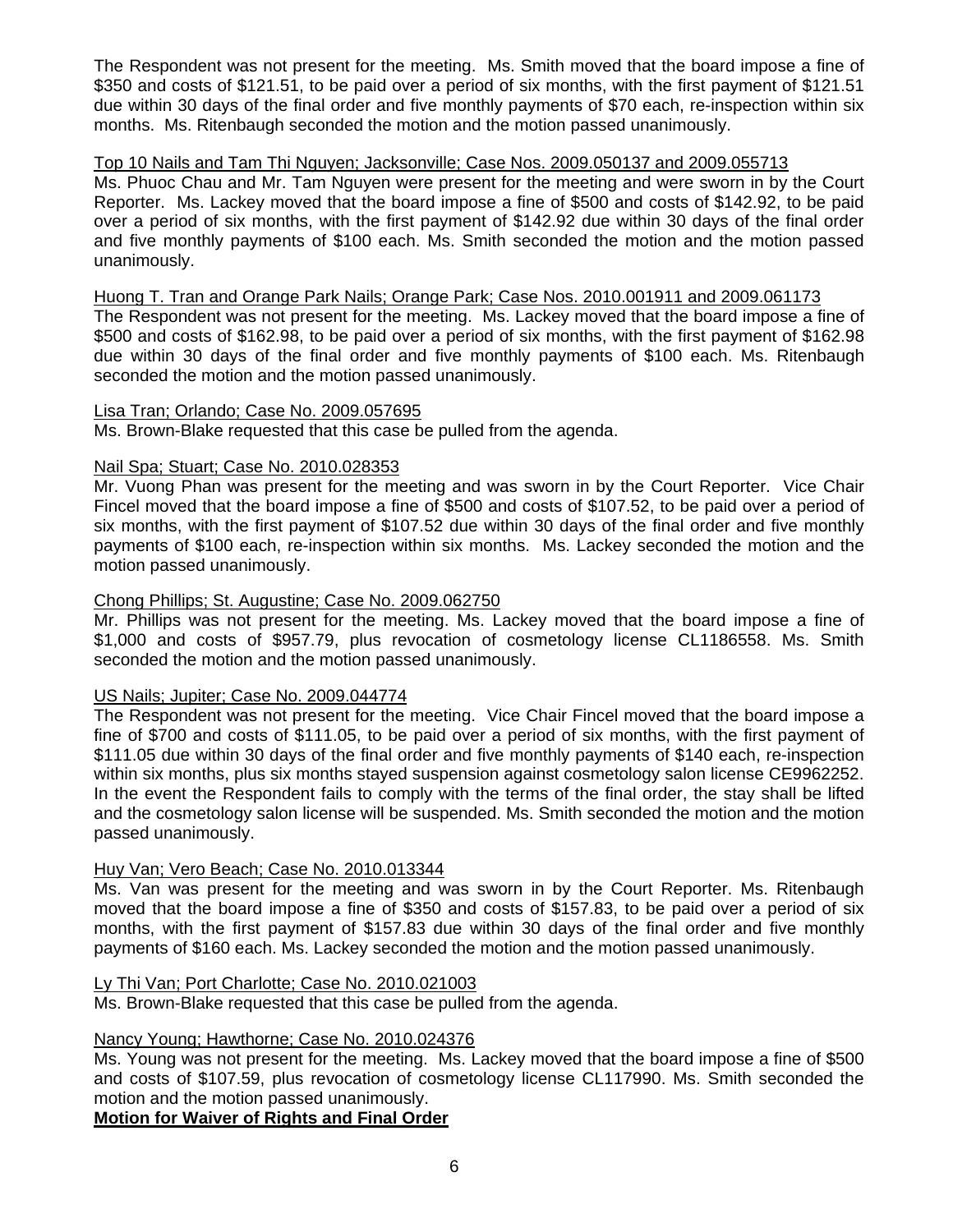Ms. Brown-Blake presented the following cases for consideration by the board. The Board found that the Respondent was properly served with the Administrative Complaint, the Respondent failed to respond within 21 days thereby waiving their right to elect a hearing in this matter, that the board accept the allegations as stated in the Administrative Complaint and adopt them as the findings of fact and conclusions of law of the board and imposed the penalties shown below:

#### All N One Hair & Braids Studio; Jacksonville; Case No. 2009.063347 Ms. Brown-Blake requested that this case be pulled from the agenda.

# Angel Nails, d/b/a Nguyen of Manasota Corp.; Ellenton; Case No. 2010.002479

The Respondent was not present for the meeting. Ms. Smith moved that the board impose a fine of \$1,000 and costs of \$93.90, to be paid over a period of six months, with the first payment of \$93.90 due within 30 days of the final order and five monthly payments of \$200 each, re-inspection within six months, plus six months stayed suspension against cosmetology salon license CE9980135. In the event the Respondent fails to comply with the terms of the final order, the stay shall be lifted and the cosmetology salon license will be suspended. Vice Chair Fincel seconded the motion and the motion passed unanimously.

# Asia Nails and Alex Nguyen; Royal Palm Beach; Case Nos. 2009.047921 and 2009.047903

The Respondent was not present for the meeting. Vice Chair Fincel moved that the board impose a fine of \$750 and costs of \$245.03, to be paid over a period of six months, with the first payment of \$245.03 due within 30 days of the final order and five monthly payments of \$150 each, re-inspection within six months, plus six months stayed suspension against cosmetology salon license CE9969176 and full specialist license FS1605. In the event the Respondent fails to comply with the terms of the final order, the stay shall be lifted and the cosmetology salon license and full specialist license will be suspended. Ms. Lackey seconded the motion and the motion passed unanimously.

# Azulene Day Spa; Ocala; Case No. 2010.026849

Ms. Brown-Blake requested that this case be pulled from the agenda.

# Bellezza Salon and Spa; Panama City; Case No. 2010.025397

The Respondent was not present for the meeting. Ms. Lackey moved that the board impose a fine of \$500 and costs of \$45.68, to be paid over a period of six months, with the first payment of \$45.68 due within 30 days of the final order and five monthly payments of \$100 each, re-inspection within six months, plus six months stayed suspension against cosmetology salon license CE9965278. In the event the Respondent fails to comply with the terms of the final order, the stay shall be lifted and the cosmetology salon license will be suspended. Ms. Smith seconded the motion and the motion passed unanimously.

#### Cantonment Family Hair Salon; Cantonment; Case No. 2010.034309 Ms. Brown-Blake requested that this case be pulled from the agenda.

# Quan Dang Chu; Sarasota; Case No. 2010.024079

Mr. Chu was not present for the meeting. Ms. Lackey moved that the board impose a fine of \$500 and costs of \$133.23, to be paid over a period of six months, with the first payment of \$133.23 due within 30 days of the final order and five monthly payments of \$100 each. Ms. Ritenbaugh seconded the motion and the motion passed unanimously.

# Kaynard Cox; Clearwater; Case No. 2009.063778

Mr. Cox was not present for the meeting. Ms. Ritenbaugh moved that the board impose a fine of \$500 and costs of \$129.76, to be paid over a period of six months, with the first payment of \$129.76 due within 30 days of the final order and five monthly payments of \$100 each. Ms. Lackey seconded the motion and the motion passed unanimously.

D Class Hair & Nail Salon, Inc.; Casselberry; Case No. 2010.011618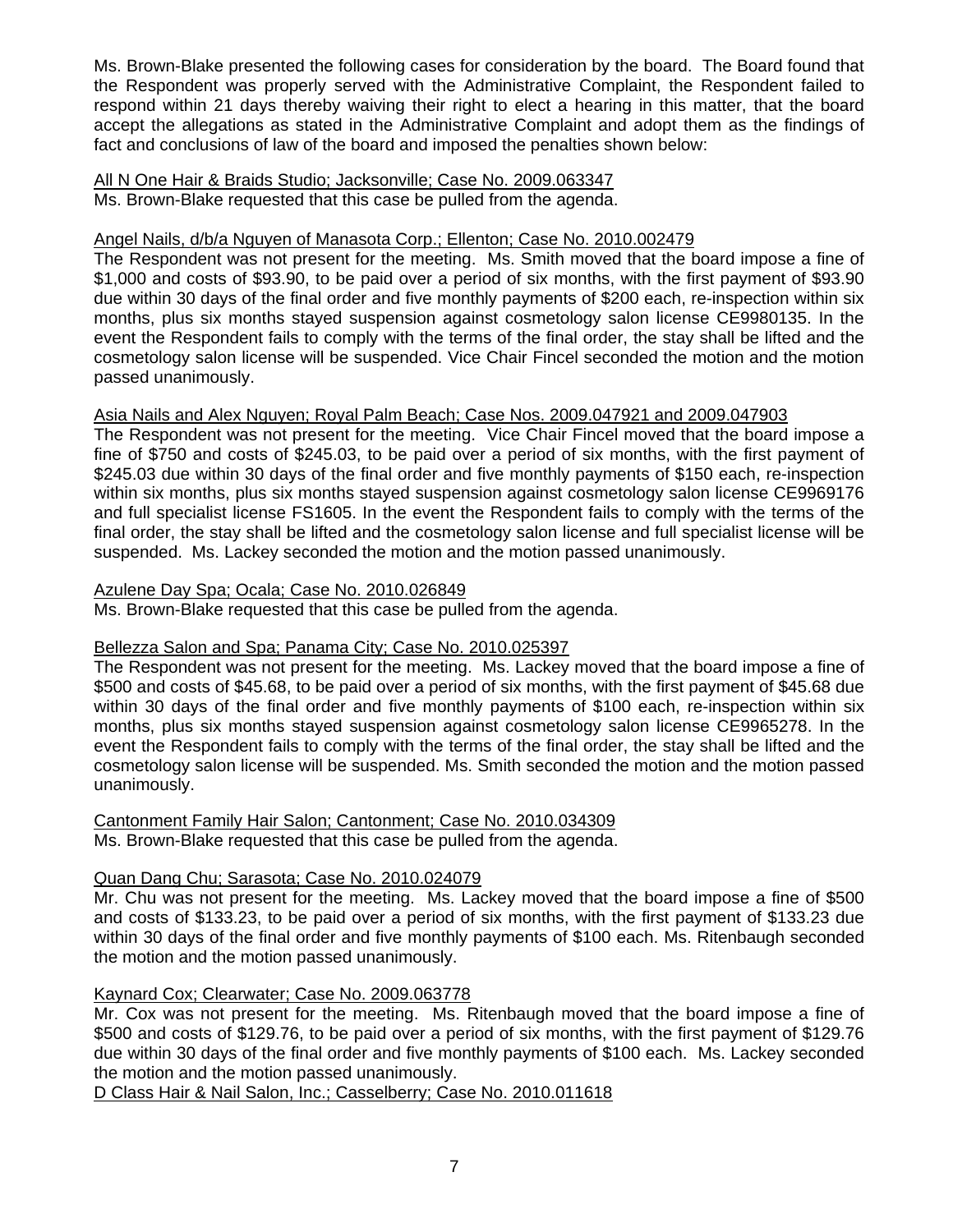The Respondent was not present for the meeting. Ms. Smith moved that the board impose a fine of \$500 and costs of \$167.73, plus suspension of cosmetology salon license CE9973653 until all fines and costs are paid. Vice Chair Fincel seconded the motion and the motion passed unanimously.

# Emily Edelstein; Tallahassee; Case No. 2009.018946

Ms. Edelstein was not present for the meeting. Ms. Smith moved that the board impose a fine of \$500 and costs of \$70.90, plus revocation of full specialist license FS876057. Ms. Ritenbaugh seconded the motion and the motion passed unanimously.

## Face Off Barbershop; Oakland Park; Case No. 2009.063485

Ms. Brown-Blake requested that this case be pulled from the agenda.

## Misti Ferry; Loxahatchee; Case No. 2010.018111

Ms. Brown-Blake requested that this case be pulled from the agenda.

# Filoteao Beauty Barber & Nail Salon; Orlando; Case No. 2010.028274

The Respondent was not present for the meeting. Ms. Ritenbaugh moved that the board impose a fine of \$500 and costs of \$92.75, plus suspension of cosmetology salon license CE9965884 until all fines and costs are paid. Ms. Smith seconded the motion and the motion passed unanimously.

# Colon Jomayra Fonseca; Kissimmee; Case No. 2010.014105

Mr. Fonseca was not present for the meeting. Ms. Ritenbaugh moved that the board impose a fine of \$500 and costs of \$98.29, plus suspension of nail specialist license FV9546419 until all fines and costs are paid. Vice Chair Fincel seconded the motion and the motion passed unanimously.

# Jose Andre Garcia; Kissimmee; Case No. 2009.059605

Ms. Brown-Blake requested that this case be pulled from the agenda.

# Luz Giraldo; Brandon; Case No. 2010.035771

Mr. Giraldo was not present for the meeting. Ms. Lackey moved that the board impose a fine of \$1,000 and costs of \$205.59, plus suspension of cosmetology license CL1166715 until all fines and costs are paid. Ms. Smith seconded the motion and the motion passed unanimously.

# Sonali Japtap; Miami; Case No. 2010.026333

Mr. Japtap was not present for the meeting. Ms. Ritenbaugh moved that the board impose a fine of \$500 and costs of \$31.55, to be paid over a period of six months, with the first payment of \$31.55 due within 30 days of the final order and five monthly payments of \$100 each. Ms. Smith seconded the motion and the motion passed unanimously.

#### Robert Louis Johnson; Palmetto; Case No. 2010.035376

Mr. Johnson was not present for the meeting. Ms. Ritenbaugh moved that the board impose a fine of \$500 and costs of \$45.47, plus suspension of cosmetology license CL234277 until all fines and costs are paid. Ms. Lackey seconded the motion and the motion passed unanimously.

# Kathy's Nails; Tallahassee; Case No. 2010.028254

The Respondent was not present for the meeting. Ms. Lackey moved that the board impose a fine of \$800 and costs of \$98.96, to be paid over a period of six months, with the first payment of \$98.96 due within 30 days of the final order and five monthly payments of \$160 each, re-inspection within six months, plus six months stayed suspension against cosmetology salon license CE9970068. In the event the Respondent fails to comply with the terms of the final order, the stay shall be lifted and the cosmetology salon license will be suspended. Vice Chair Fincel seconded the motion and the motion passed unanimously.

La Nueva Marquesina Unisex Salon, LLC.; Orlando; Case No. 2010.024419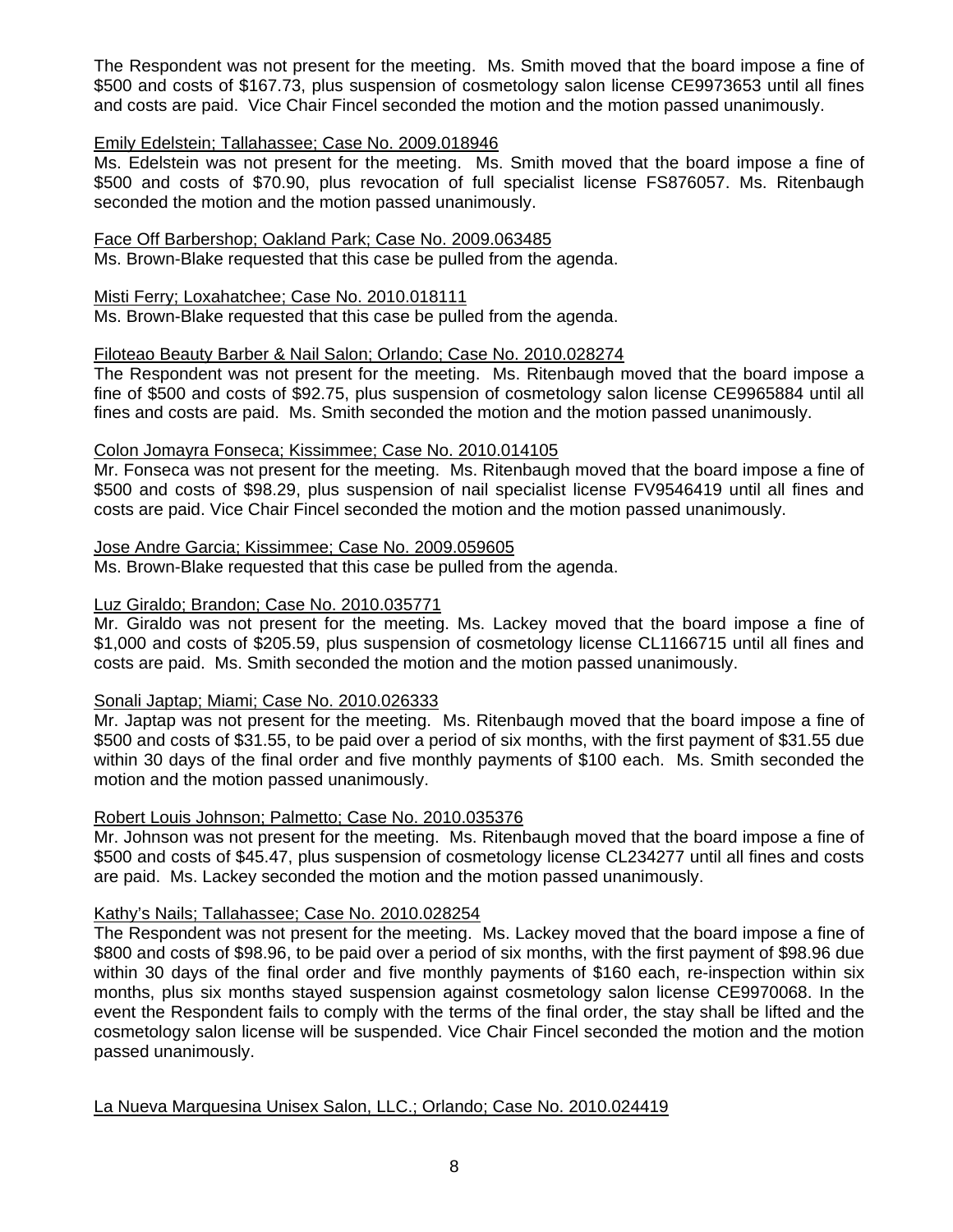The Respondent was not present for the meeting. Ms. Lackey moved that the board impose a fine of \$500 and costs of \$112.12, to be paid over a period of six months, with the first payment of \$112.12 due within 30 days of the final order and five monthly payments of \$100 each, re-inspection within six months, plus six months suspension against cosmetology salon license CE9979277. Vice Chair Fincel seconded the motion and the motion passed unanimously.

# Hoa Phuoc Lu and Yvon Nails; Ocala; Case Nos. 2010.005096 and 2009.065866

The Respondent was not present for the meeting. Vice Chair Fincel moved that the board impose a fine of \$500 and costs of \$154.36, to be paid over a period of six months, with the first payment of \$154.36 due within 30 days of the final order and five monthly payments of \$100 each, re-inspection within six months, plus six months stayed suspension against cosmetology salon license CE9966187 and nail specialist license FV570917. In the event the Respondent fails to comply with the terms of the final order, the stay shall be lifted and the cosmetology salon license and nail specialist license will be suspended. Ms. Ritenbaugh seconded the motion and the motion passed unanimously.

# William McCoy; Riviera Beach; Case No. 2009.063270

Mr. McCoy was not present for the meeting. Ms. Ritenbaugh moved that the board impose a fine of \$500 and costs of \$91.14, plus revocation of hair wrapper registration HW1135. Vice Chair Fincel seconded the motion and the motion passed unanimously.

#### Miami Finest Hair Salon; Miami Gardens; Case No. 2009.062774

Ms. Brown-Blake requested that this case be pulled from the agenda.

# Milly's Hair Nails Spa; West Palm Beach; Case No. 2010.017872

The Respondent was not present for the meeting. Ms. Smith moved that the board impose a fine of \$500 and costs of \$121.10, to be paid over a period of six months, with the first payment of \$121.10 due within 30 days of the final order and five monthly payments of \$100 each. Ms. Ritenbaugh seconded the motion and the motion passed unanimously.

#### Modern Image Salon; Stuart; Case No. 2010.030131

The Respondent was not present for the meeting. Ms. Smith moved that the board impose a fine of \$500 and costs of \$135.59, to be paid over a period of six months, with the first payment of \$135.59 due within 30 days of the final order and five monthly payments of \$100 each. Ms. Lackey seconded the motion and the motion passed unanimously.

# Janice L. Moore; Clearwater; Case No. 2010.028357

Ms. Moore was not present for the meeting. Ms. Ritenbaugh moved that the board impose a fine of \$500 and costs of \$108.72, plus revocation of hair braider registration HB4932. Vice Chair Fincel seconded the motion and the motion passed unanimously.

# Nadie's Salon; Orlando; Case No. 2010.009480

The Respondent was not present for the meeting. Ms. Lackey moved that the board impose a fine of \$500 and costs of \$126.27, plus suspension of cosmetology salon license CE9957067 until all fines and costs are paid. Ms. Ritenbaugh seconded the motion and the motion passed unanimously.

# Nail Care, Inc. and Thien The Phung; Palm Beach Gardens; Case Nos. 2010.012221 and 2010.018876

The Respondent was not present for the meeting. Vice Chair Fincel moved that the board impose a fine of \$1,250 and costs of \$298.94, to be paid over a period of six months, with the first payment of \$298.94 due within 30 days of the final order and five monthly payments of \$250 each, re-inspection within six months, plus six months stayed suspension against cosmetology salon license CE9964181 and nail specialist license FV9532233. In the event the Respondent fails to comply with the terms of the final order, the stay shall be lifted and the cosmetology salon license and the nail specialist license will be suspended. Ms. Lackey seconded the motion and the motion passed unanimously.

# Thanh Duy Nguyen; Bradenton; Case No. 2010.037271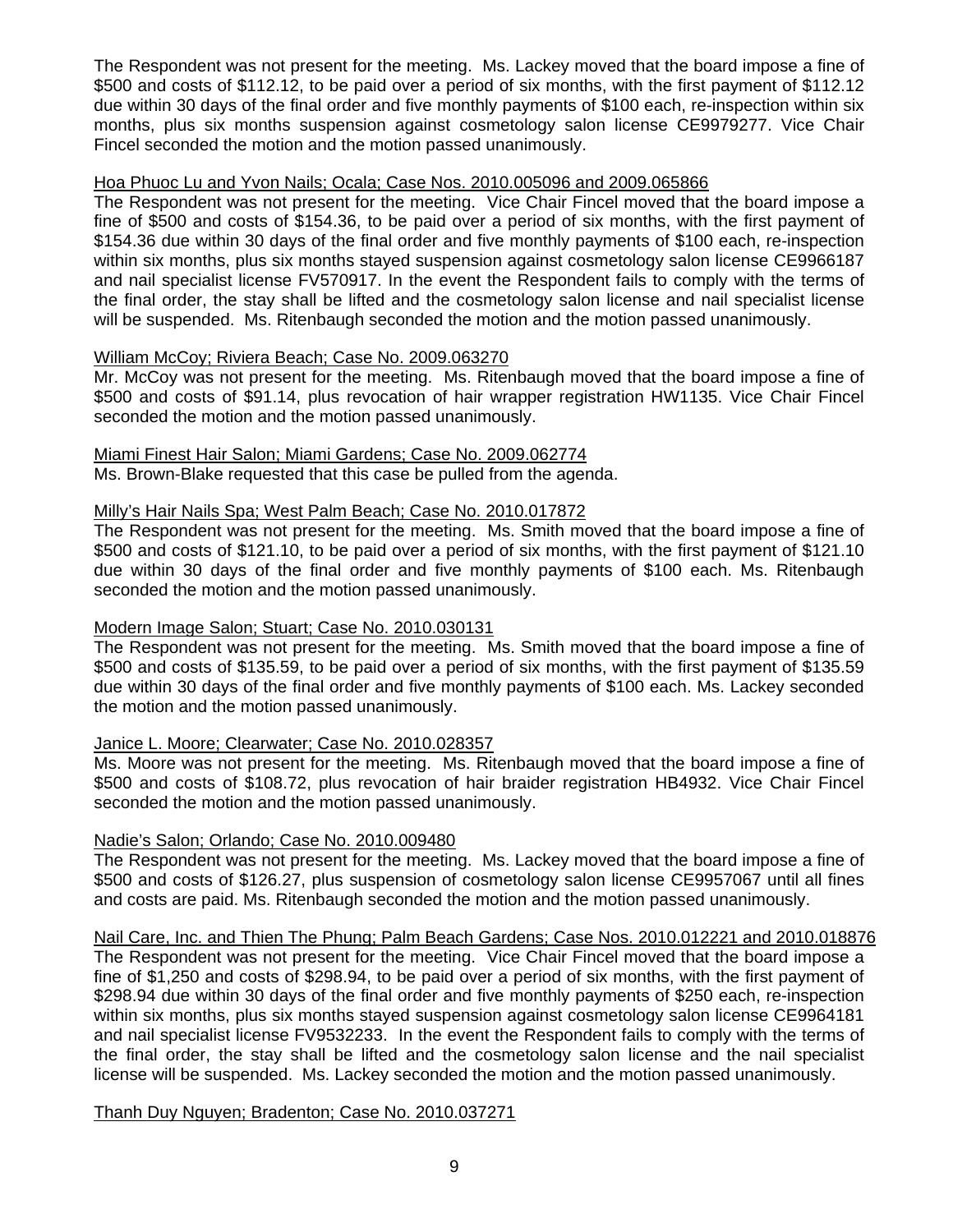Mr. Nguyen was not present for the meeting. Vice Chair Fincel moved that the board impose a fine of \$500 and costs of \$116.94, to be paid over a period of six months, with the first payment of \$116.94 due within 30 days of the final order and five monthly payments of \$100 each, plus six months stayed suspension against nail specialist license FV9545293. In the event the Respondent fails to comply with the terms of the final order, the stay shall be lifted and the nail specialist license will be suspended. Ms. Lackey seconded the motion and the motion passed unanimously.

# Thuy Nguyen; St. Petersburg; Case No. 2010.018007

Mr. Nguyen was not present for the meeting. Ms. Ritenbaugh moved that the board impose a fine of \$500 and costs of \$186.40, to be paid over a period of six months, with the first payment of \$186.40 due within 30 days of the final order and five monthly payments of \$100 each, plus six months stayed suspension against full specialist license FS870187. In the event the Respondent fails to comply with the terms of the final order, the stay shall be lifted and the full specialist license will be suspended. Vice Chair Fincel seconded the motion and the motion passed unanimously.

# Paris Day Spa & Nails; Gainesville; Case No. 2010.011280

Ms. Brown-Blake requested that this case be pulled from the agenda.

# Rhena Parker; Royal Palm Beach; Case No. 2010.020532

Ms. Brown-Blake requested that this case be pulled from the agenda.

# Perfect Brow Florida; Tampa; Case No. 2010.029185

The Respondent was not present for the meeting. Ms. Ritenbaugh moved that the board impose a fine of \$500 and costs of \$116.68, to be paid over a period of six months, with the first payment of \$116.68 due within 30 days of the final order and five monthly payments of \$100 each. Ms. Smith seconded the motion and the motion passed unanimously.

# Van Thi Pham; Gainesville; Case No. 2010.017920

Mr. Pham was not present for the meeting. Ms. Smith moved that the board impose a fine of \$500 and costs of \$111.28, to be paid over a period of six months, with the first payment of \$111.28 due within 30 days of the final order and five monthly payments of \$100 each. Ms. Lackey seconded the motion and the motion passed unanimously.

# Radiant Cosmetic Surgery & Med Spa; Altamonte Springs; Case No. 2010.005157

The Respondent was not present for the meeting. Vice Chair Fincel moved that the board impose a fine of \$500 and costs of \$215.14, plus suspension of cosmetology salon license CE9975727 until all fines and costs are paid. Ms. Smith seconded the motion and the motion passed unanimously.

# Theresa Rivera; Largo; Case No. 2010.012156

Ms. Brown-Blake requested that this case be pulled from the agenda.

# Rhonda Kim Sharpton; Holly Hill; Case No. 2009.028177

Ms. Sharpton was not present for the meeting. Ms. Ritenbaugh moved that the board impose a fine of \$500 and costs of \$97.57. Vice Chair Fincel seconded the motion and the motion passed unanimously.

# Sophisticated Lady Hair; N. Miami Beach; Case No. 2010.034973

The Respondent was not present for the meeting. Vice Chair Fincel moved that the board impose a fine of \$500 and costs of \$53.86, plus suspension of cosmetology salon license CE9968717 until all fines and costs are paid. Ms. Smith seconded the motion and the motion passed unanimously.

# Spa & Nail Fever; Miami; Case No. 2010.027321

The Respondent was not present for the meeting. Vice Chair Fincel moved that the board impose a fine of \$500 and costs of \$193.62, plus suspension against cosmetology salon license CE9959104. Ms. Smith seconded the motion and the motion passed unanimously.

TL Nails and Tan Thien Huynh; Madison; Case Nos. 2010.004101 and 2010.010088

Ms. Brown-Blake requested that these cases be pulled from the agenda.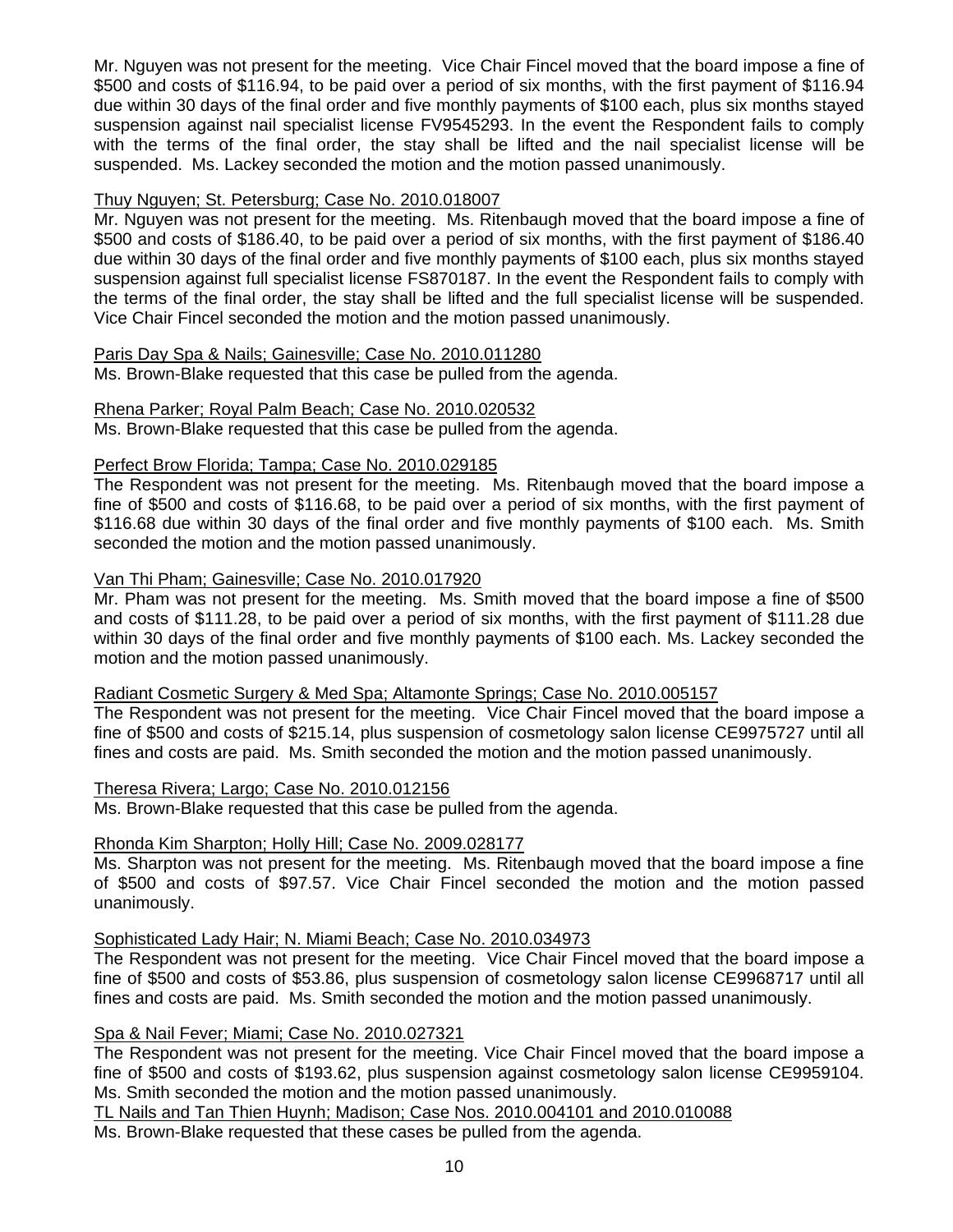# Em Quoc Tran; St. Petersburg; Case No. 2009.065096

Mr. Tran was present for the meeting and was sworn in by the Court Reporter. Ms. Smith moved that the board dismiss the case. Ms. Lackey seconded the motion and the motion passed unanimously.

# Vivi Nails; Pace; Case No. 2010.028871

The Respondent was not present for the meeting. Ms. Lackey moved that the board impose a fine of \$500 and costs of \$82.96, to be paid over a period of six months, with the first payment of \$82.96 due within 30 days of the final order and five monthly payments of \$100 each. Ms. Smith seconded the motion and the motion passed unanimously.

# V.N. Nails; Miami; Case No. 2009.063279

The Respondent was not present for the meeting. Ms. Ritenbaugh moved that the board impose a fine of \$500 and costs of \$85.72, plus suspension of cosmetology salon license CE9957291 until all fines and costs are paid. Ms. Smith seconded the motion and the motion passed unanimously.

# Michelle Vo; Sarasota; Case No. 2010.009638

Ms. Vo was not present for the meeting. Vice Chair Fincel moved that the board impose a fine of \$500 and costs of \$154.08, to be paid over a period of six months, with the first payment of \$154.08 due within 30 days of the final order and five monthly payments of \$100 each. Ms. Lackey seconded the motion and the motion passed unanimously.

# Charise York; Winter Haven; Case No. 2010.062224

Ms. York was not present for the meeting. Ms. Ritenbaugh moved that the board impose a fine of \$500 and costs of \$71.96, plus suspension of cosmetology license CL185351 until all fines and costs are paid. Ms. Smith seconded the motion and the motion passed unanimously.

# Charise York; Winter Haven; Case No. 2010.037098

Ms. York was not present for the meeting. Ms. Ritenbaugh moved that the board impose a fine of \$500 and costs of \$71.96, plus suspension of cosmetology license CL185351 until all fines and costs are paid. Ms. Smith seconded the motion and the motion passed unanimously.

#### Wai Kwan Yuen; Palm Beach Gardens; Case No. 2009.061214

Ms. Yuen was not present for the meeting. Ms. Ritenbaugh moved that the board impose a fine of \$500 and costs of \$89.75, plus suspension of nail specialist license FV0584376 until all fines and costs are paid. Ms. Smith seconded the motion and the motion passed unanimously.

# **Settlement Stipulations**

# Florida Nails Care and Hiep T. Nguyen; Stuart; Case Nos. 2010.053323 and 2010.058261

The Respondent was not present for the meeting. Ms. Ritenbaugh moved that the board adopt the Stipulation of the parties as the board's final action in this matter and incorporate it and all of its terms into a Final Order and impose a fine of \$500 and costs of \$249.94, to be paid over a period of six months, with the first payment of \$249.94 due within 30 days of the final order and five monthly payments of \$100. Ms. Smith seconded the motion and the motion passed unanimously.

#### Hair Cuttery #3540; Stuart; Case No. 2010.032535

The Respondent was not present for the meeting. Ms. Ritenbaugh moved that the board adopt the Stipulation of the parties as the board's final action in this matter and incorporate it and all of its terms into a Final Order and impose a fine of \$500 and costs of \$127.77. Ms. Smith seconded the motion and the motion passed unanimously.

#### Hair Cuttery #3546; Port St. Lucie; Case No. 2009.054795

The Respondent was not present for the meeting. Ms. Ritenbaugh moved that the board adopt the Stipulation of the parties as the board's final action in this matter and incorporate it and all of its terms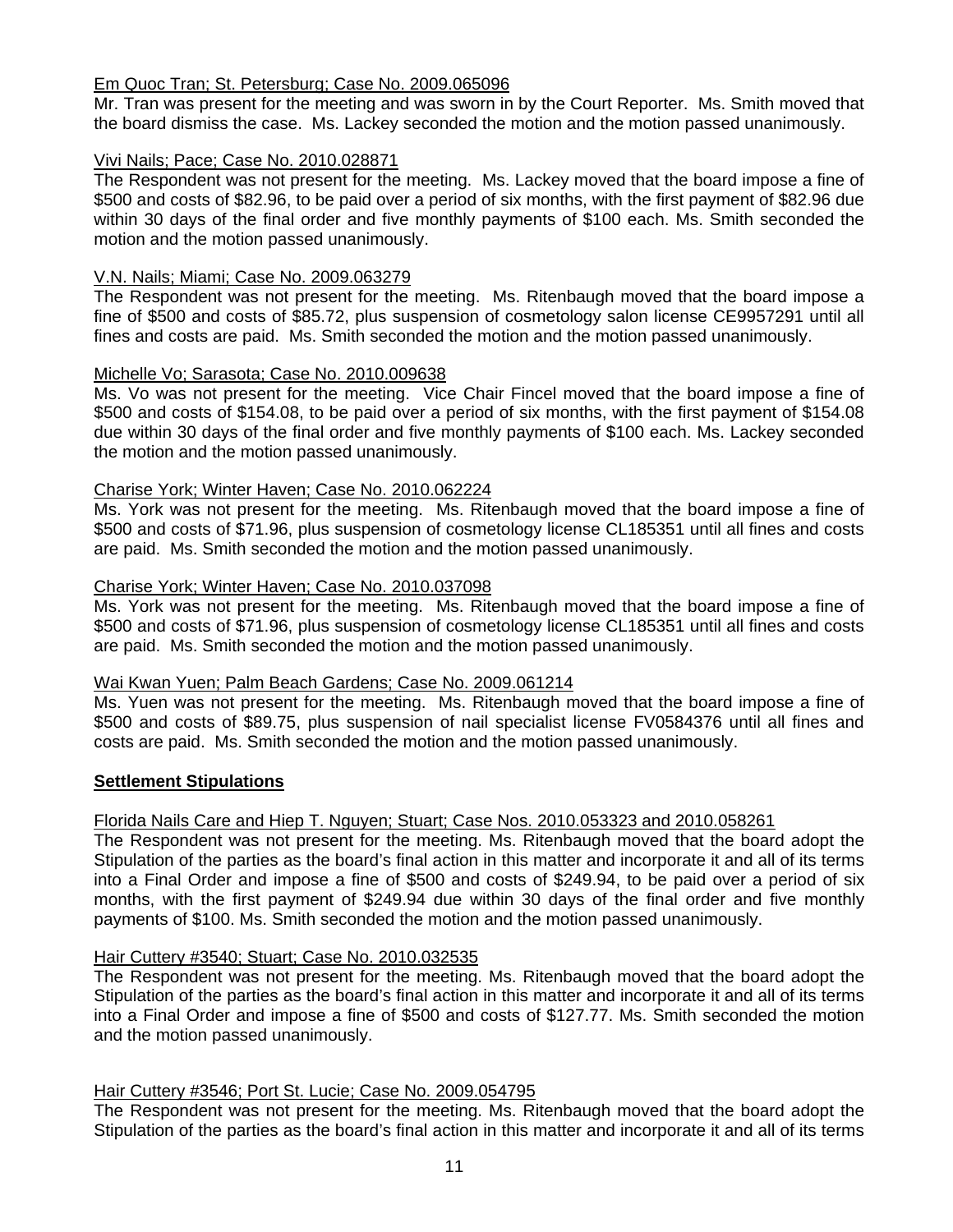into a Final Order and impose a fine of \$500 and costs of \$122.55. Ms. Smith seconded the motion and the motion passed unanimously.

# Tu Anh Nguyen; Riverview; Case No. 2009.058118

The Respondent was not present for the meeting. Ms. Ritenbaugh moved that the board adopt the Stipulation of the parties as the board's final action in this matter and incorporate it and all of its terms into a Final Order and impose a fine of \$500 and costs of \$137.12, to be paid over a period of six months, with the first payment of \$137.12 due within 30 days of the final order and five monthly payments of \$100. Ms. Smith seconded the motion and the motion passed unanimously.

## Rosey Nails; Riverview; Case No. 2010.026656

The Respondent was not present for the meeting. Ms. Ritenbaugh moved that the board adopt the Stipulation of the parties as the board's final action in this matter and incorporate it and all of its terms into a Final Order and impose a fine of \$500 and costs of \$153.08, to be paid over a period of six months, with the first payment of \$153.08 due within 30 days of the final order and five monthly payments of \$100. Ms. Smith seconded the motion and the motion passed unanimously.

#### Supercuts Corporate, Inc.; Stuart; Case No. 2010.016912

The Respondent was not present for the meeting. Ms. Ritenbaugh moved that the board adopt the Stipulation of the parties as the board's final action in this matter and incorporate it and all of its terms into a Final Order and impose a fine of \$600 and costs of \$141.11, to be paid over a period of six months, with the first payment of \$141.11 due within 30 days of the final order and five monthly payments of \$120. Ms. Smith seconded the motion and the motion passed unanimously.

# **Department Attorney Report**

Ms. Brown-Blake informed the board that as of July 14, 2011, there were 298 open cosmetology cases in the legal section.

#### **Adjournment**

There being no further business, the meeting was adjourned at approximately 5:25 p.m.

# **Wednesday, August 31, 2011**

The Board of Cosmetology meeting was called to order at approximately 9:00 a.m., by Ms. Myra Jowers, Chair.

#### **Board Members Present Communist Board Members Absent**

Myra Jowers, Chair Ginny Fincel, Vice Chair Laurel Ritenbaugh Crystal Lackey Monica Smith

#### **Other Persons Present**

Robyn Barineau, Executive Director, Department of Business and Professional Regulation (DBPR) Rachel Clark, Assistant Attorney General, Office of the Attorney General (OAG) Kathleen Brown-Blake, Assistant General Counsel, Office of the General Counsel, DBPR Julie Rowland, Government Analyst, DBPR Chase Hildum, Court Reporter Laquasha Jones Zoltan Misinszki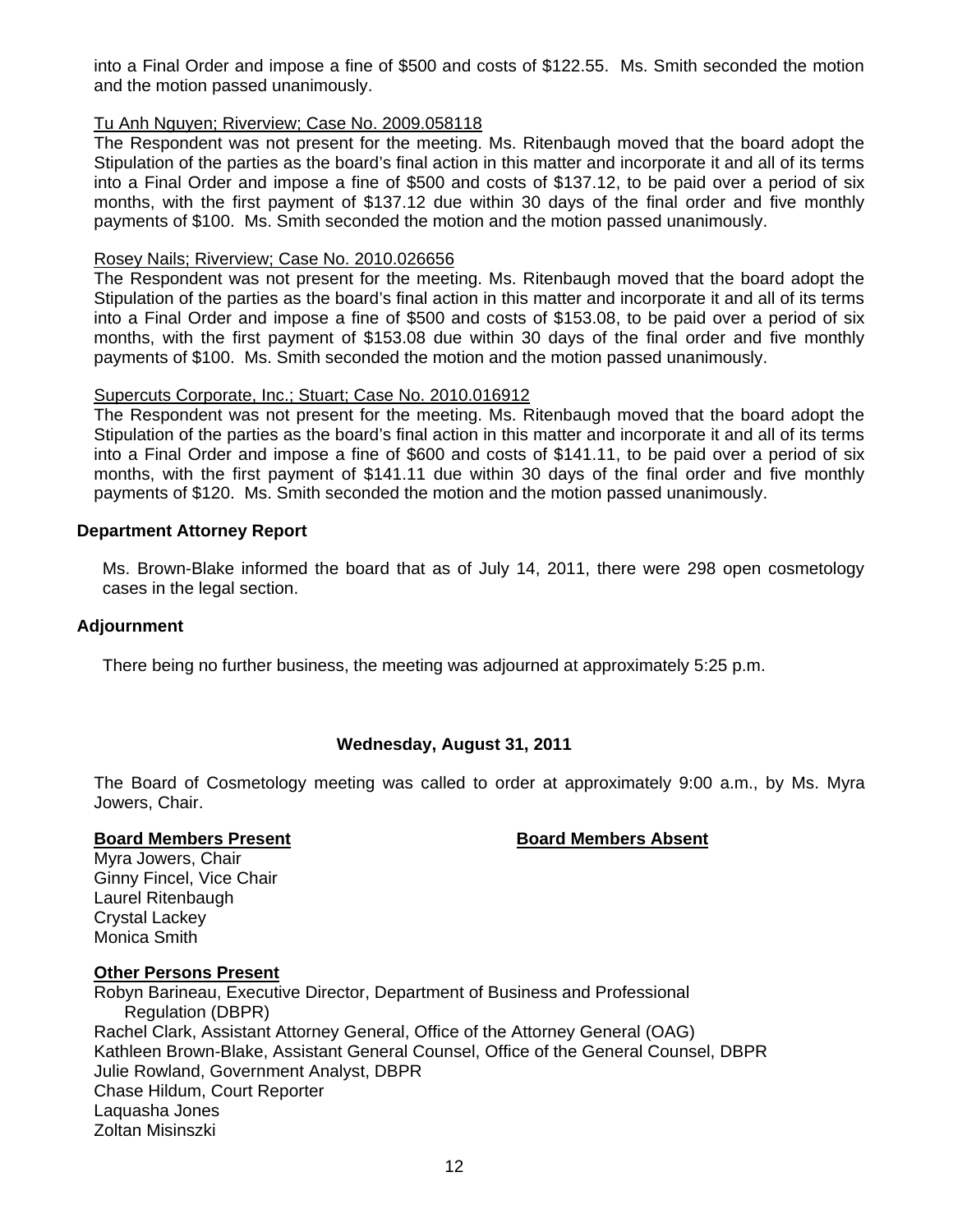Staci Hartsuff Gail Haas Angel Smith

The meeting was opened with a roll call and a quorum was established.

Ms. Laurel Ritenbaugh moved to approve the minutes from the June 27, 2011, board meeting. Ms. Crystal Lackey seconded the motion and the motion passed unanimously.

# **Applications**

#### **Licensure Applications**

# **Informal Hearings**

# Catherine Bittner

Ms. Robyn Barineau, Executive Director, noted that the licensure application was denied at the April 19, 2011, board meeting based upon the noted criminal history. Ms. Bittner was not present for the meeting. After review, Ms. Ritenbaugh moved to approve the application. Vice Chair Ginny Fincel seconded the motion and the motion passed unanimously.

# **Initial Review**

#### Escarlin Acosta Acevedo / Puerto Rico

Ms. Acevedo was not present for the meeting. After review, Ms. Ritenbaugh moved to deny the application as the application does not verify that the applicant meets the requirements of Section 477.019 Florida Statutes, and Rules 61G5-18.007 and/or 61G5-18.001, Florida Administrative Code. Ms. Lackey seconded the motion and the motion passed unanimously.

#### Jannay Alcantara / Puerto Rico

Ms. Alcantara was not present for the meeting. After review, Ms. Monica Smith moved to deny the application as the application does not verify that the applicant meets the requirements of Section 477.019 Florida Statutes, and Rules 61G5-18.007 and/or 61G5-18.001, Florida Administrative Code. Ms. Ritenbaugh seconded the motion and the motion passed unanimously.

#### Alla Anderson / Puerto Rico

Ms. Anderson was not present for the meeting. After review, Ms. Lackey moved to deny the application as the application does not verify that the applicant meets the requirements of Section 477.019 Florida Statutes, and Rules 61G5-18.007 and/or 61G5-18.001, Florida Administrative Code. Ms. Smith seconded the motion and the motion passed unanimously.

# Yamaris Carrasquillo Arocho / Puerto Rico

Ms. Arocho was not present for the meeting. After review, Ms. Ritenbaugh moved to deny the application as the application does not verify that the applicant meets the requirements of Section 477.019 Florida Statutes, and Rules 61G5-18.007 and/or 61G5-18.001, Florida Administrative Code. Ms. Smith seconded the motion and the motion passed unanimously.

#### Adialec Cruz / Puerto Rico

Ms. Cruz was not present for the meeting. After review, Ms. Ritenbaugh moved to deny the application as the application does not verify that the applicant meets the requirements of Section 477.019 Florida Statutes, and Rules 61G5-18.007 and/or 61G5-18.001, Florida Administrative Code. Ms. Lackey seconded the motion and the motion passed unanimously.

#### Eunice De La Rosa / Puerto Rico

Ms. De La Rosa was not present for the meeting. After review, Ms. Ritenbaugh moved to deny the application as the application does not verify that the applicant meets the requirements of Section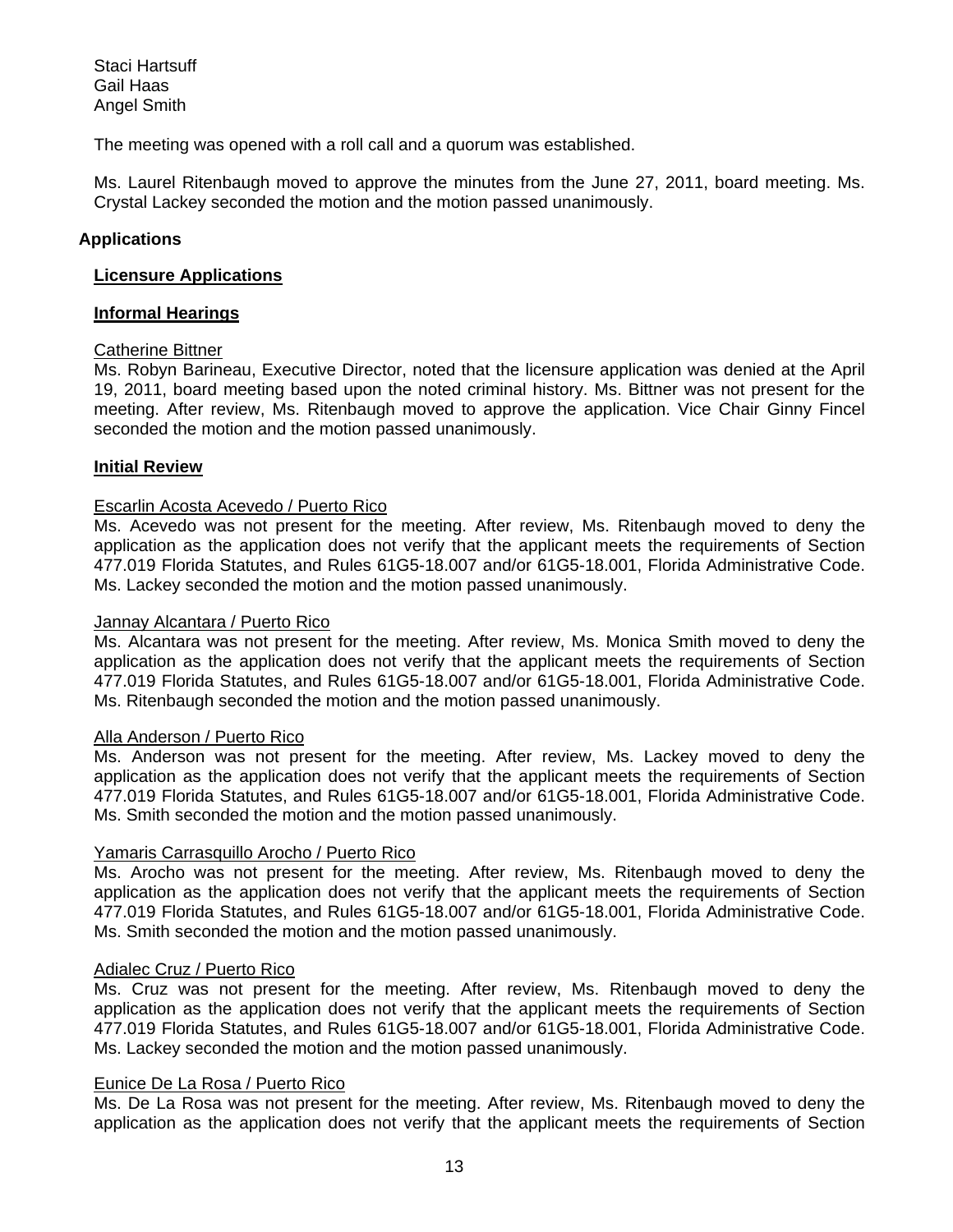477.019 Florida Statutes, and Rules 61G5-18.007 and/or 61G5-18.001, Florida Administrative Code. Ms. Lackey seconded the motion and the motion passed unanimously.

# Soraya De Rolon / Puerto Rico

Ms. De Rolon was not present for the meeting. After review, Ms. Ritenbaugh moved to deny the application as the application does not verify that the applicant meets the requirements of Section 477.019 Florida Statutes, and Rules 61G5-18.007 and/or 61G5-18.001, Florida Administrative Code. Ms. Lackey seconded the motion and the motion passed unanimously.

## Victor Garcia / Puerto Rico

Mr. Garcia was not present for the meeting. After review, Ms. Ritenbaugh moved to deny the application as the application does not verify that the applicant meets the requirements of Section 477.019 Florida Statutes, and Rules 61G5-18.007 and/or 61G5-18.001, Florida Administrative Code. Ms. Lackey seconded the motion and the motion passed unanimously.

# Christal Gines / Puerto Rico

Ms. Gines was not present for the meeting. After review, Ms. Ritenbaugh moved to approve the application. Vice Chair Fincel seconded the motion and the motion passed unanimously.

# Tina Gregory

Ms. Gregory was not present for the meeting. After review, Ms. Lackey moved to approve the application. Ms. Ritenbaugh seconded the motion and the motion passed unanimously.

# Staci Hartsuff

Ms. Hartsuff was present for the meeting and was sworn in by Chase Hildum, Court Reporter. After review, Ms. Ritenbaugh moved to approve the application. The board also imposed probation on the license to run concurrent with her criminal probation. Ms. Lackey seconded the motion and the motion passed unanimously.

#### Jhomarys Cruz Jimenez / Puerto Rico

Mr. Jimenez was not present for the meeting. After review, Ms. Ritenbaugh moved to deny the application as the application does not verify that the applicant meets the requirements of Section 477.019 Florida Statutes, and Rules 61G5-18.007 and/or 61G5-18.001, Florida Administrative Code. Ms. Smith seconded the motion and the motion passed unanimously.

#### Laquasha Jones

Ms. Jones was present for the meeting and was sworn in by the Court Reporter. After review, Ms. Ritenbaugh moved to deny the application based on the noted criminal history. Ms. Smith seconded the motion and the motion passed unanimously.

#### Dwight Kelly / Puerto Rico

Mr. Kelly was not present for the meeting. After review, Ms. Ritenbaugh moved to deny the application as the application does not verify that the applicant meets the requirements of Section 477.019 Florida Statutes, and Rule 61G5-18.007 and/or 61G5-18.001, Florida Administrative Code. Ms. Lackey seconded the motion and the motion passed unanimously.

#### Zaimary Laboy Diaz / Puerto Rico

Mr. Diaz was not present for the meeting. After review, Ms. Lackey moved to deny the application as the application does not verify that the applicant meets the requirements of Section 477.019. Florida Statutes, and Rules 61G5-18.007 and/or 61G5-18.001, Florida Administrative Code. Ms. Smith seconded the motion and the motion passed unanimously.

#### Tabitha Lopez / Puerto Rico

Ms. Lopez was not present for the meeting. After review, Ms. Ritenbaugh moved to deny the application as the application does not verify that the applicant meets the requirements of Section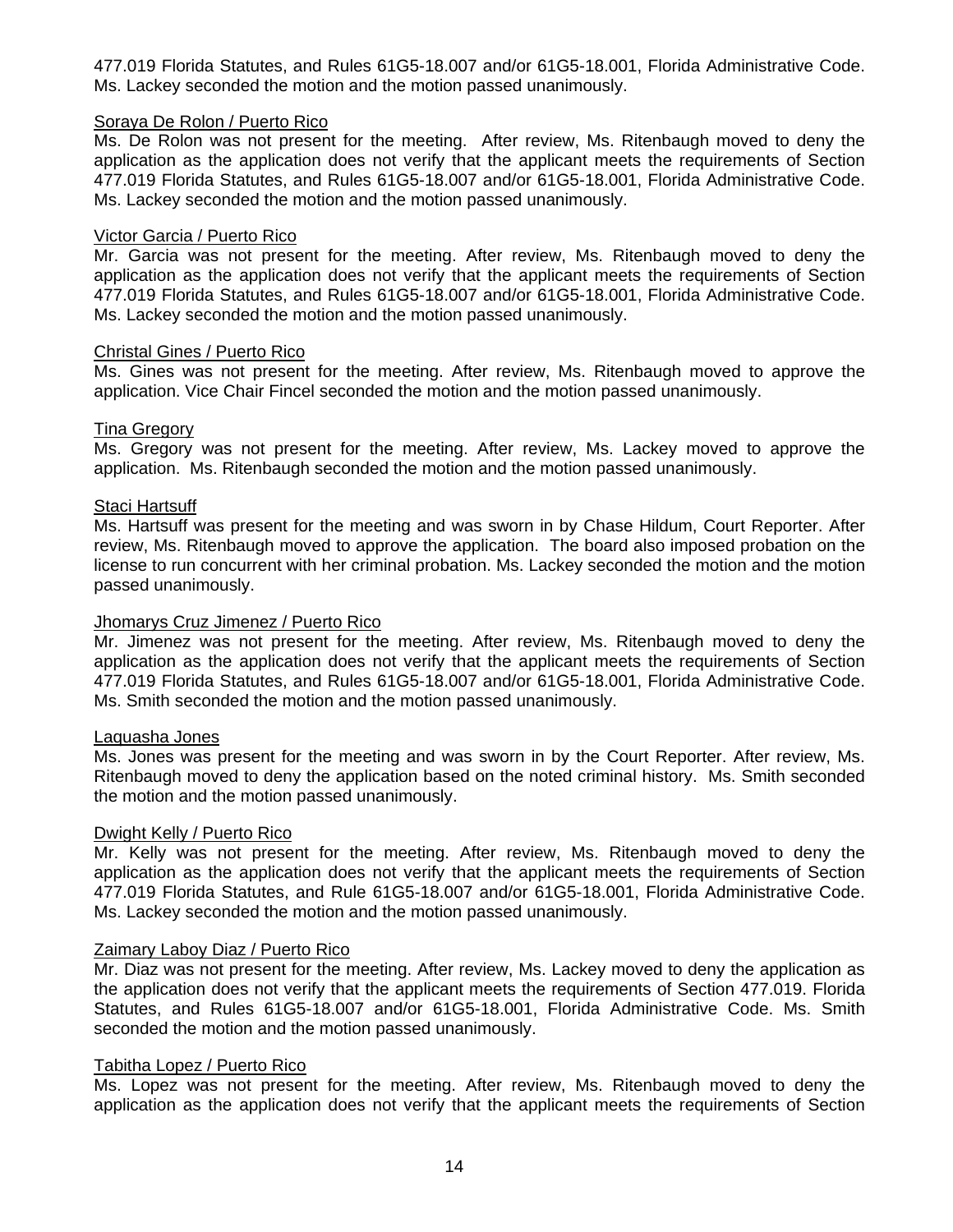477.019 Florida Statutes, and Rules 61G5-18.007 and/or 61G5-18.001, Florida Administrative Code. Ms. Smith seconded the motion and the motion passed unanimously.

# Maxima Melo / Puerto Rico

Ms. Melo was not present for the meeting. After review, Ms. Ritenbaugh moved to deny the application as the application does not verify that the applicant meets the requirements of Section 477.019 Florida Statutes, and Rules 61G5-18.007 and/or 61G5-18.001, Florida Administrative Code. Ms. Smith seconded the motion and the motion passed unanimously.

## Zoltan Misinszki / Hungary

Mr. Misinszki was present for the meeting and was sworn in by the Court Reporter. After review, Ms. Ritenbaugh moved to approve the application. Vice Chair Fincel seconded the motion and the motion passed unanimously.

# Ivana E. Moran / Puerto Rico

Ms. Moran was not present for the meeting. After review, Ms. Lackey moved to deny the application as the application does not verify that the applicant meets the requirements of Section 477.019 Florida Statutes, and Rules 61G5-18.007 and/or 61G5-18.001, Florida Administrative Code. Ms. Ritenbaugh seconded the motion and the motion passed unanimously.

# Ernesto M. Ortiz / Puerto Rico

Mr. Ortiz was not present for the meeting. After review, Ms. Smith moved to deny the application as the application does not verify that the applicant meets the requirements of Section 477.019 Florida Statutes, and Rules 61G5-18.007 and/or 61G5-18.001, Florida Administrative Code. Ms. Ritenbaugh seconded the motion and the motion passed unanimously.

#### Inocencia Ramirez / Puerto Rico

Ms. Ramirez was not present for the meeting. After review, Ms. Lackey moved to deny the application as the application does not verify that the applicant meets the requirements of Section 477.019 Florida Statutes, and Rules 61G5-18.007 and/or 61G5-18.001, Florida Administrative Code. Ms. Ritenbaugh seconded the motion and the motion passed unanimously.

#### Angel Smith

Ms. Smith was not present for the meeting. After review, Ms. Ritenbaugh moved to approve the application. The board also imposed probation on the license to run concurrent with her criminal probation. Ms. Smith seconded the motion and the motion passed unanimously.

#### Islander Vazquez / Puerto Rico

Mr. Vazquez was not present for the meeting. After review, Ms. Ritenbaugh moved to deny the application as the application does not verify that the applicant meets the requirements of Section 477.019 Florida Statutes, and Rules 61G5-18.007 and/or 61G5-18.001, Florida Administrative Code. Vice Chair Fincel seconded the motion and the motion passed unanimously.

# Marlen Castaneda Alvarez / Puerto Rico

Ms. Alvarez was not present for the meeting. After review, Ms. Lackey moved to deny the application as the application does not verify that the applicant meets the requirements of Section 477.019 Florida Statutes, and Rules 61G5-18.007 and/or 61G5-18.001, Florida Administrative Code. Ms. Ritenbaugh seconded the motion and the motion passed unanimously.

#### Lily La / Puerto Rico

Ms. La was not present for the meeting. After review, Ms. Ritenbaugh moved to deny the application as the application does not verify that the applicant meets the requirements of Section 477.019 Florida Statutes, and Rules 61G5-18.007 and/or 61G5-18.001, Florida Administrative Code. Ms. Smith seconded the motion and the motion passed unanimously.

#### Ana Lima / Puerto Rico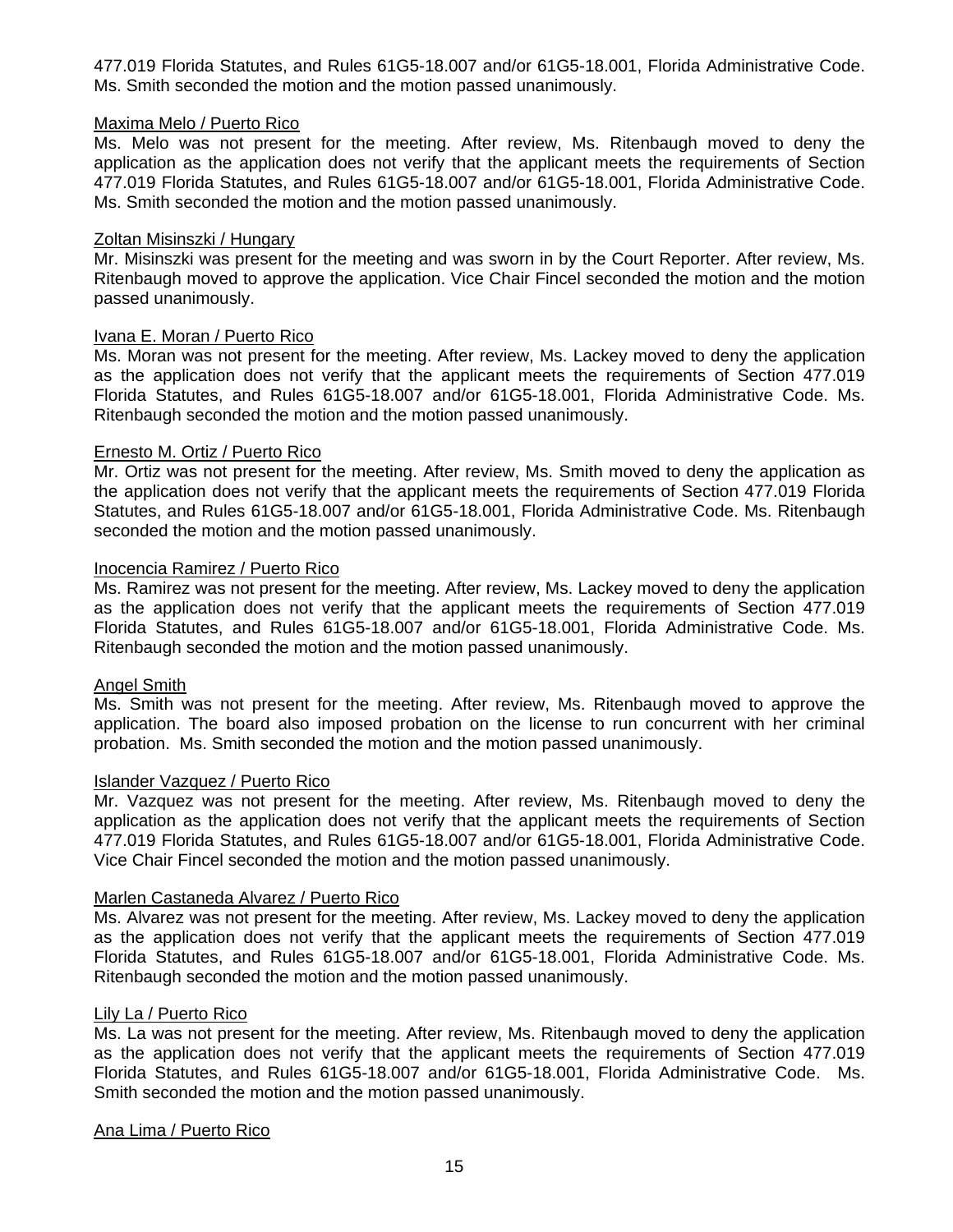Ms. Lima was not present for the meeting. After review, Ms. Ritenbaugh moved to deny the application as the application does not verify that the applicant meets the requirements of Section 477.019 Florida Statutes, and Rules 61G5-18.007 and/or 61G5-18.001, Florida Administrative Code. Ms. Lackey seconded the motion and the motion passed unanimously.

#### Ronald Clay Walker Jr. / Puerto Rico

Mr. Walker was not present for the meeting. After review, Ms. Lackey moved to deny the application as the application does not verify that the applicant meets the requirements of Section 477.019 Florida Statutes, and Rules 61G5-18.007 and/or 61G5-18.001, Florida Administrative Code. Ms. Ritenbaugh seconded the motion and the motion passed unanimously.

#### Fatima Zohra / Puerto Rico

Ms. Zohra was not present for the meeting. After review, Ms. Ritenbaugh moved to deny the application as the application does not verify that the applicant meets the requirements of Section 477.019 Florida Statutes, and Rules 61G5-18.007 and/or 61G5-18.001, Florida Administrative Code. Ms. Smith seconded the motion and the motion passed unanimously.

#### Omar Cervantes / Puerto Rico

Mr. Cervantes was not present for the meeting. After review, Ms. Lackey moved to deny the application as the application does not verify that the applicant meets the requirements of Section 477.019 Florida Statutes, and Rules 61G5-18.007 and/or 61G5-18.001, Florida Administrative Code. Vice Chair Fincel seconded the motion and the motion passed unanimously.

#### Mineli Moya / Puerto Rico

Ms. Moya was not present for the meeting. After review, Vice Chair Fincel moved to deny the application as the application does not verify that the applicant meets the requirements of Section 477.019 Florida Statutes, and Rules 61G5-18.007 and/or 61G5-18.001, Florida Administrative Code. Ms. Ritenbaugh seconded the motion and the motion passed unanimously.

#### **Applications for Hair Braiding Courses**

#### **Initial Review**

#### Exotic Hair Extensions, Braids & Natural Hair Academy

After review, Ms. Ritenbaugh moved to approve the application with the following contingency: add "non-salon" to the laws and rules section of the course outline. The correction must be submitted to the Executive Director within 30 days of the date of the order for approval. Ms. Smith seconded the motion and the motion passed unanimously.

#### Ruby F. Belford

After review, Ms. Ritenbaugh moved to approve the application. Vice Chair Fincel seconded the motion and the motion passed unanimously.

#### Stacey Rice

After review, Ms. Ritenbaugh moved to approve the application. Ms. Smith seconded the motion and the motion passed unanimously.

#### **Applications for Hair Wrapping Courses**

#### **Initial Review**

#### Stacey Rice

After review, Ms. Ritenbaugh moved to approve the application. Vice Chair Fincel seconded the motion and the motion passed unanimously.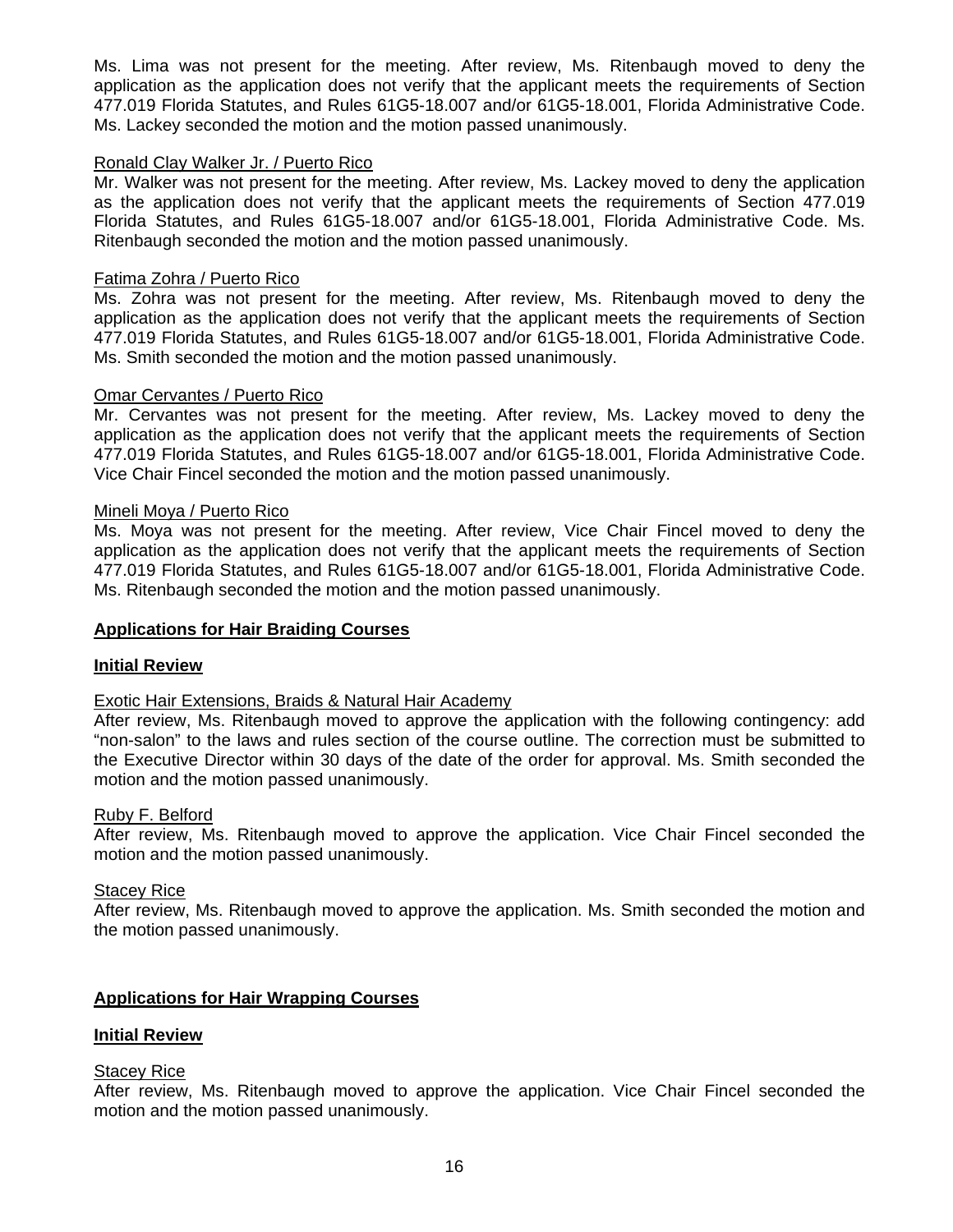# **Applications for Body Wrapping Courses**

# **Initial Review**

# Contour Body Works

After review, Ms. Smith moved to deny the application based on the course content being outside of the scope of practice of Florida Board of Cosmetology licensees. Ms. Ritenbaugh seconded the motion and the motion passed unanimously.

## Kaizen Beauty Academy

After review, Ms. Ritenbaugh moved to approve the application. Ms. Smith seconded the motion and the motion passed unanimously.

# **Initial HIV/AIDS Courses**

# **Initial Review**

# Westside Tech

After review, Ms. Ritenbaugh moved to approve the application. Ms. Smith seconded the motion and the motion passed unanimously.

# **Continuing Education Provider and Course Applications**

# **Initial Review**

All Star Professional Training, Inc.

*Course Application*

Renewal for Florida Cosmetology – 16 Hours Internet

After review, Ms. Smith moved to deny the application based on the course content being outside of the scope of practice of Florida Board of Cosmetology licensees. Ms. Ritenbaugh seconded the motion and the motion passed unanimously.

ASM Beauty World Academy, Inc.

*Course Application* 

16 Hours Continuing Education Course – 16 Hours Internet

After review, Ms. Ritenbaugh moved to approve the application. Ms. Smith seconded the motion and the motion passed unanimously.

BCcredits.org LLC.

*Course Application* 

HIV/AIDS 2 Credit Course – 2 Hours Home Study/Video and Internet

After review, Ms. Smith moved to approve the application. Ms. Ritenbaugh seconded the motion and the motion passed unanimously.

BCcredits.org LLC.

*Course Application* 

Florida 16 Credit Course Package – 16 Hours Home Study/Video and Internet

After review, Ms. Ritenbaugh moved to approve the application. Vice Chair Fincel seconded the motion and the motion passed unanimously.

Florida Association of Beauty Professionals *Course Application*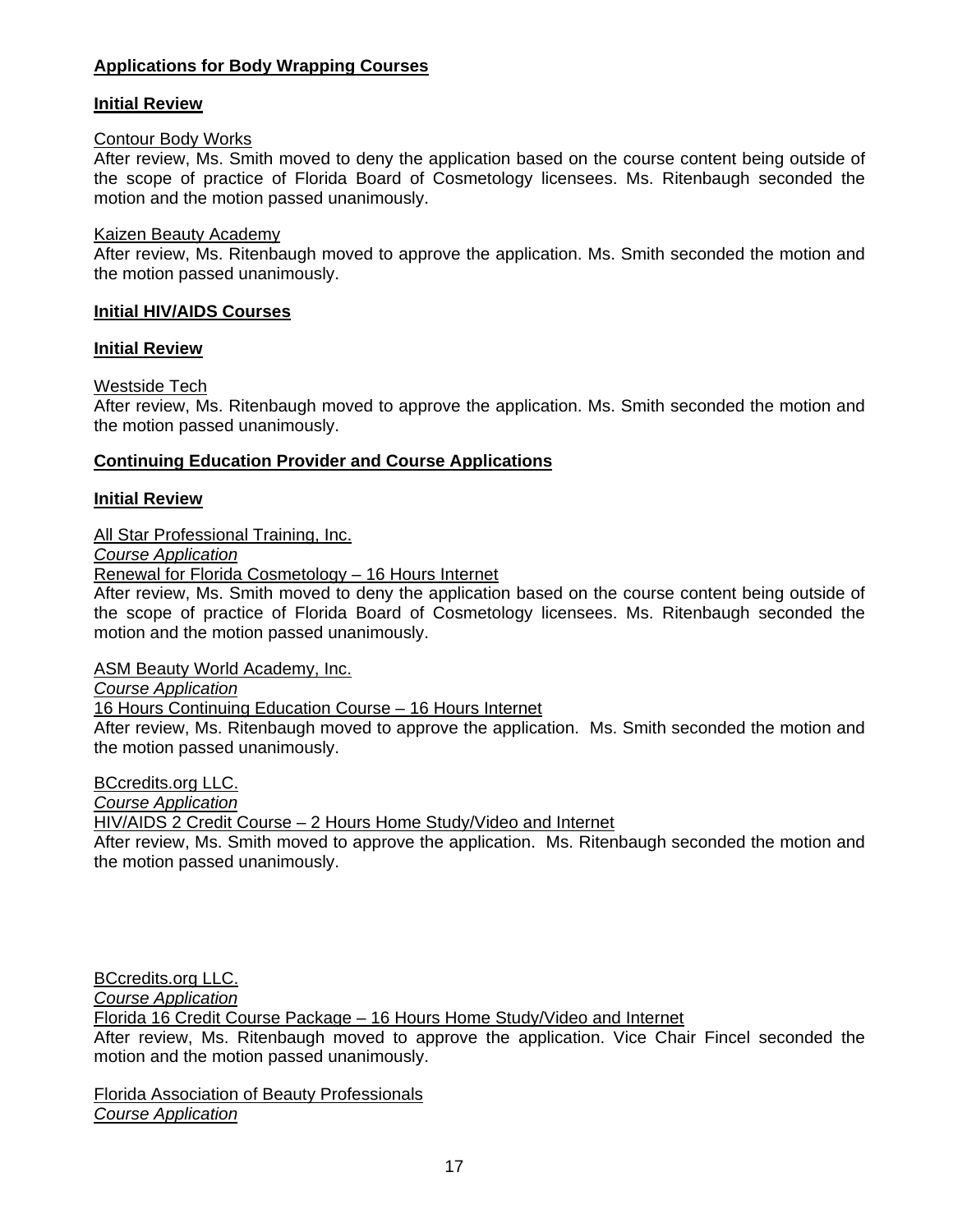# 16 Hr Continuing Education – Cosmetologist, Facialist & Nail Techs – 16 Hours Home Study/Video and Internet

After review, Ms. Ritenbaugh moved to approve the application with the following contingencies: strike all references to formalin and fumigants from the course outline. The corrections must be submitted to the Executive Director within 30 days of the date of the order for approval. Ms. Smith seconded the motion and the motion passed unanimously.

# Florida Association of Beauty Professionals

*Course Application* 

HIV/AIDS Awareness – 2 Hours Home Study/Video and Internet

After review, Vice Chair Fincel moved to approve the application. Ms. Smith seconded the motion and the motion passed unanimously.

# Informed

*Course Application* 

2011-2012 Informed Cosmetology Update – 16 Hours Home Study/Video and Internet

After review, Ms. Ritenbaugh moved to approve the application. Vice Chair Fincel seconded the motion and the motion passed unanimously.

WJW Professional Services, Inc.

Course Application

16 Hr Continuing Education Course – 16 Hours Live Group Study

After review, Vice Chair Fincel moved to approve the application. Ms. Ritenbaugh seconded the motion and the motion passed unanimously.

# **New Business**

Petition for Declaratory Statement – Diana Richardson

After discussion, the board agreed to deny Ms. Richardson's request for declaratory statement as submitted. The petition is not applicable to one person but rather to all licensees and is not appropriate for determination by means of a declaratory statement.

#### Hazard Alert Notice from OSHA regarding Brazilian Blowout

After discussion, the board also requested that the OSHA notice be posted on the Board of Cosmetology website. The board will continue to monitor this issue.

# **Other Business**

# **Executive Director's Report**

#### Financial Report for Year Ending March 2011

Ms. Barineau reported that the balance in the board's operating account as of March 31, 2011, was over \$2.6 million, and the balance in their unlicensed activity account was over \$1.4 million for the same period.

# National-Interstate Council (NIC) Newsletter April/May/June 2011

Ms. Barineau informed the board that the April/May/June NIC Newsletter was included in the agenda for informational purposes.

# **Board Attorney Report**

The board agreed to repeal the following rules and that these repeals would have no negative impact on small business:

-61G5-17.006, F.A.C. – General Information and Forms